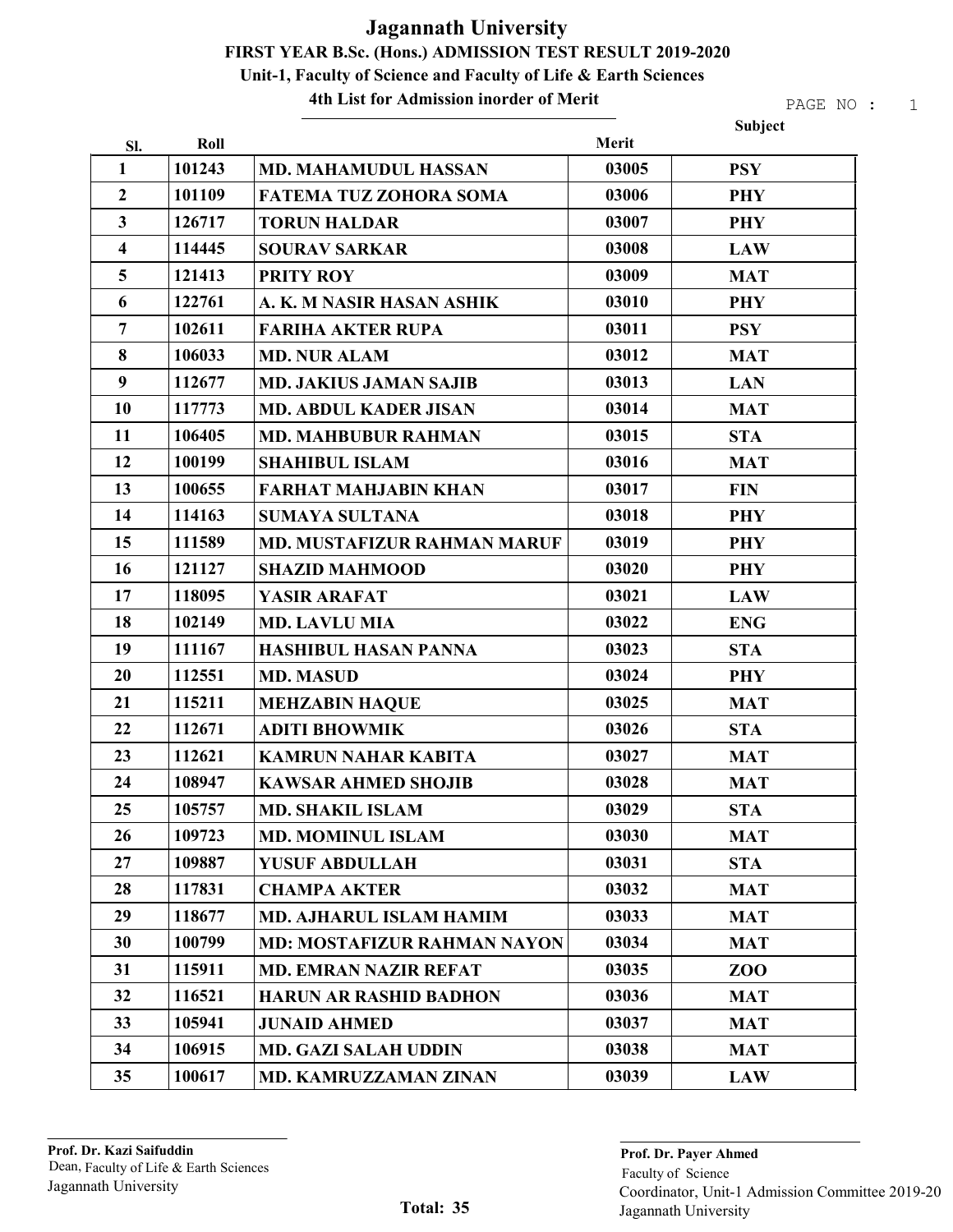4th List for Admission inorder of Merit

|     |        |                                    |       | Subject        |
|-----|--------|------------------------------------|-------|----------------|
| SI. | Roll   |                                    | Merit |                |
| 36  | 110287 | PROMITA ROY CHOWDHURY              | 03040 | <b>STA</b>     |
| 37  | 100795 | <b>MD. ARIF RAYHAN</b>             | 03041 | <b>MAT</b>     |
| 38  | 100295 | <b>DIPA RANI BARMON</b>            | 03042 | <b>MAT</b>     |
| 39  | 115069 | <b>SAMIRA NASRIN</b>               | 03043 | <b>MAT</b>     |
| 40  | 108615 | <b>FARZANA ZAMAN DOLAMONI</b>      | 03044 | <b>MGT</b>     |
| 41  | 114481 | <b>MD. SHOABE AKTER</b>            | 03045 | <b>MAT</b>     |
| 42  | 102719 | <b>RAHUL GUPTA</b>                 | 03046 | <b>MAT</b>     |
| 43  | 120555 | <b>REVU KUMAR SAHA</b>             | 03047 | <b>MAT</b>     |
| 44  | 100321 | <b>MASHRUFA HAQUE</b>              | 03048 | <b>MAT</b>     |
| 45  | 113147 | <b>SHOHANA SHIFA</b>               | 03049 | <b>STA</b>     |
| 46  | 124227 | <b>MD. RAFSAN BARI KONOK</b>       | 03050 | <b>LAW</b>     |
| 47  | 106501 | <b>MAHER AFROJ MIM</b>             | 03051 | ZOO            |
| 48  | 106977 | <b>MOST. SHANJITA AKTER</b>        | 03052 | <b>STA</b>     |
| 49  | 105863 | <b>KANIJ FATEMA PRITHA</b>         | 03053 | <b>ZOO</b>     |
| 50  | 100683 | SUMAIYA MEHZABIN MOHONA            | 03054 | <b>ZOO</b>     |
| 51  | 111799 | <b>FERDAUS ARAFAT</b>              | 03055 | <b>ZOO</b>     |
| 52  | 108395 | <b>FAIYAZ IFTEKHAR PRITUL</b>      | 03056 | ZOO            |
| 53  | 121957 | <b>IREENA AKTER BRISTY</b>         | 03057 | <b>ZOO</b>     |
| 54  | 111595 | RABBIKA ISLAM HIYA                 | 03058 | ZOO            |
| 55  | 122995 | <b>FARHAN ISHRAQ TUSHAR</b>        | 03059 | <b>STA</b>     |
| 56  | 123785 | <b>SHAFAET AHMED</b>               | 03060 | <b>ENG</b>     |
| 57  | 120761 | <b>NOUSHAD AHMED KHAN MAHI</b>     | 03061 | <b>BOT</b>     |
| 58  | 109929 | <b>ISHRAT JAHAN</b>                | 03062 | <b>ENG</b>     |
| 59  | 101509 | <b>SOUMYO CHAKMA</b>               | 03063 | <b>PSY</b>     |
| 60  | 103105 | <b>MST. TAHOMINA TABASSUM RUSA</b> | 03064 | <b>BOT</b>     |
| 61  | 119401 | <b>MD. MOHSIN AKTER SOURAB</b>     | 03065 | ZOO            |
| 62  | 105745 | <b>KHAIRONNESA BALY</b>            | 03066 | <b>BOT</b>     |
| 63  | 116671 | <b>MD. SHAHEEN MEYA</b>            | 03067 | ZOO            |
| 64  | 123593 | <b>MURAD HOSSAIN</b>               | 03068 | <b>BOT</b>     |
| 65  | 110461 | <b>KHADIZA SIDDIQUA</b>            | 03069 | <b>LAW</b>     |
| 66  | 109419 | <b>MD. KAMRUZZAMAN SHAUN</b>       | 03070 | <b>STA</b>     |
| 67  | 108839 | <b>KEDAR NATH BISWAS</b>           | 03071 | <b>STA</b>     |
| 68  | 121205 | <b>MD. SHAZU AHAMED ANIK</b>       | 03072 | <b>PSY</b>     |
| 69  | 117913 | <b>NAFIUL ISLAM</b>                | 03073 | <b>STA</b>     |
| 70  | 109845 | <b>ASRIK MAHMUD</b>                | 03074 | Z <sub>0</sub> |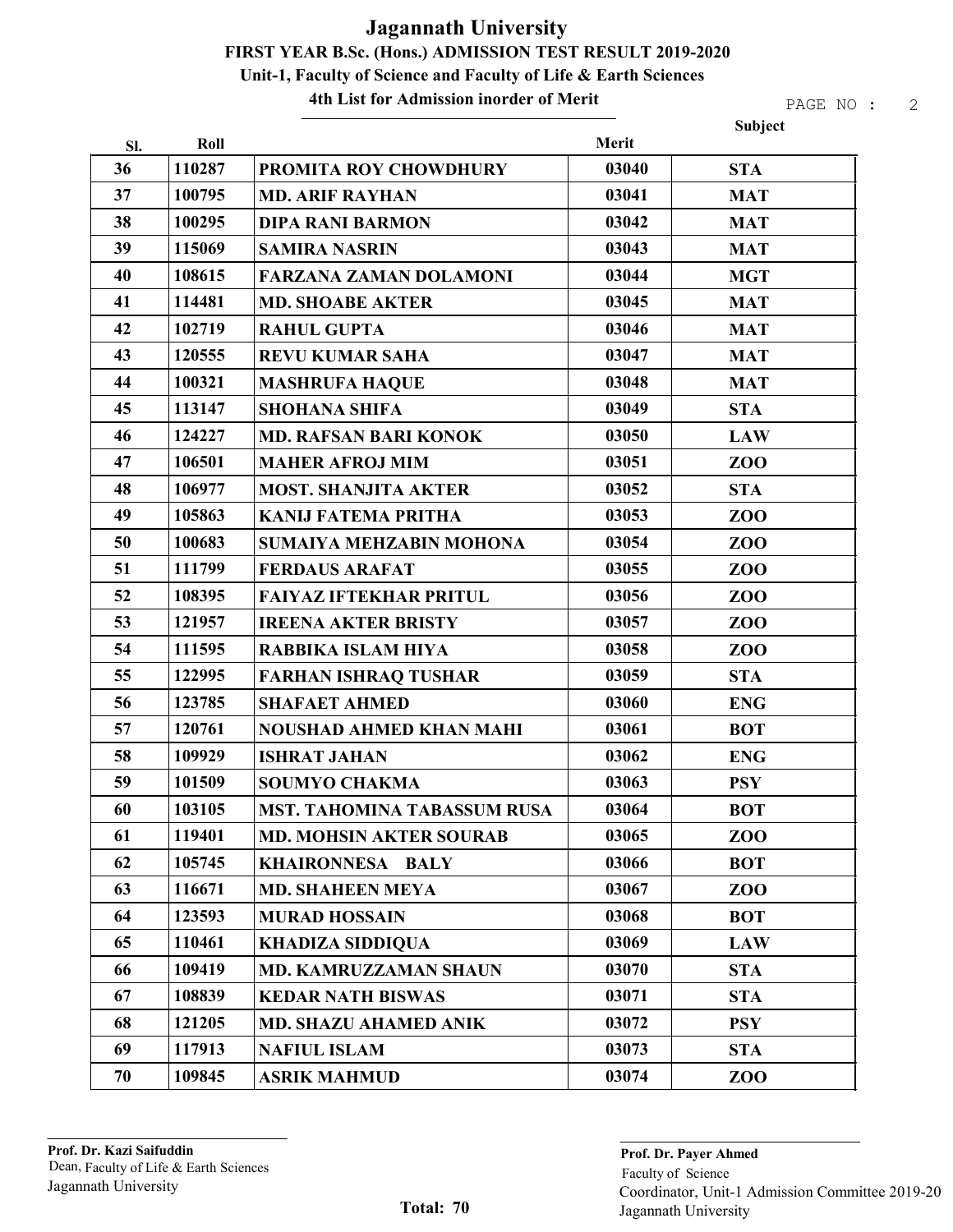#### 4th List for Admission inorder of Merit

|            |        |                                 |       | Subject        |
|------------|--------|---------------------------------|-------|----------------|
| Sl.        | Roll   |                                 | Merit |                |
| 71         | 122411 | <b>SUSMITA CHOWDHURY</b>        | 03075 | <b>LAW</b>     |
| 72         | 114965 | <b>MST SHARMIN KHATUN</b>       | 03076 | ZOO            |
| 73         | 119768 | <b>AFROJ JAHAN EMO</b>          | 03077 | ZOO            |
| 74         | 100134 | <b>MD. MAHMUDUL HASAN</b>       | 03078 | <b>BOT</b>     |
| 75         | 101214 | <b>TAPAN KUMAR RAY.</b>         | 03079 | <b>BOT</b>     |
| 76         | 125777 | <b>MD. BULBUL AHAMED ZIBON</b>  | 03080 | <b>STA</b>     |
| 77         | 103940 | <b>SABBYASACHI MONDAL</b>       | 03081 | ZOO            |
| 78         | 102516 | <b>MD TASFIQUR RAHMAN</b>       | 03082 | <b>GEO</b>     |
| 79         | 100198 | MD. TOUFIQUL HASAN DOLON        | 03083 | <b>BOT</b>     |
| 80         | 107826 | <b>DEBOPRIYO CHAKRABORTY</b>    | 03084 | ZOO            |
| 81         | 105638 | <b>MD. MILON HOSSAIN</b>        | 03085 | <b>PSY</b>     |
| 82         | 101007 | <b>MD.EMAM HOSSAIN</b>          | 03086 | ZOO            |
| 83         | 100045 | <b>MIR NAJMUL HASAN</b>         | 03087 | <b>STA</b>     |
| 84         | 123595 | <b>SOLAYMAN BADSHA</b>          | 03088 | <b>STA</b>     |
| 85         | 117557 | <b>MD. RAKIB BIN AMIN</b>       | 03089 | <b>ENG</b>     |
| 86         | 103314 | <b>MUHAIMINUL ISLAM SREEJON</b> | 03090 | <b>MCJ</b>     |
| 87         | 121722 | MD. GOLAM MOSTOFA SHAKIL        | 03091 | <b>AIS</b>     |
| 88         | 116148 | <b>RUHUL AMIN ANIK</b>          | 03092 | <b>BOT</b>     |
| 89         | 124044 | <b>MD. LIMON ISLAM</b>          | 03093 | ZOO            |
| 90         | 111866 | S. M MOSTAFA KAMAL              | 03094 | <b>STA</b>     |
| 91         | 123910 | <b>ANAMUL HAQUE</b>             | 03095 | <b>LAW</b>     |
| 92         | 115144 | <b>NAZIHA SULTANA NUHA</b>      | 03096 | <b>ZOO</b>     |
| 93         | 101973 | <b>TAJIN MEHANAJ</b>            | 03097 | ZOO            |
| 94         | 108585 | <b>HIROSIMA ROY</b>             | 03098 | <b>MGT</b>     |
| 95         | 100423 | <b>HRIDOY KUMAR SARKAR</b>      | 03099 | ZOO            |
| 96         | 107709 | <b>MD. FAISAL AHMED</b>         | 03100 | Z <sub>0</sub> |
| 97         | 121545 | <b>MD. PARVEZ KHAN</b>          | 03101 | <b>STA</b>     |
| 98         | 122433 | MST. HABIBA KHATUN SHIKHA       | 03102 | <b>BOT</b>     |
| 99         | 118235 | <b>MD. SHAHIN ALOM</b>          | 03103 | <b>STA</b>     |
| <b>100</b> | 104429 | <b>PROTTOY BASAK</b>            | 03104 | <b>PSY</b>     |
| 101        | 117840 | <b>MST. KANIZ SUBARNA</b>       | 03105 | <b>BOT</b>     |
| 102        | 121593 | <b>MOBASSHIRA KHATUN</b>        | 03106 | <b>STA</b>     |
| 103        | 115683 | <b>MD. MOSTAFA KAMAL</b>        | 03107 | <b>STA</b>     |
| 104        | 116673 | <b>ISRAT JAHAN POMY</b>         | 03108 | ZOO            |
| 105        | 112908 | <b>MD. RAKIBUL ISLAM</b>        | 03109 | <b>PSY</b>     |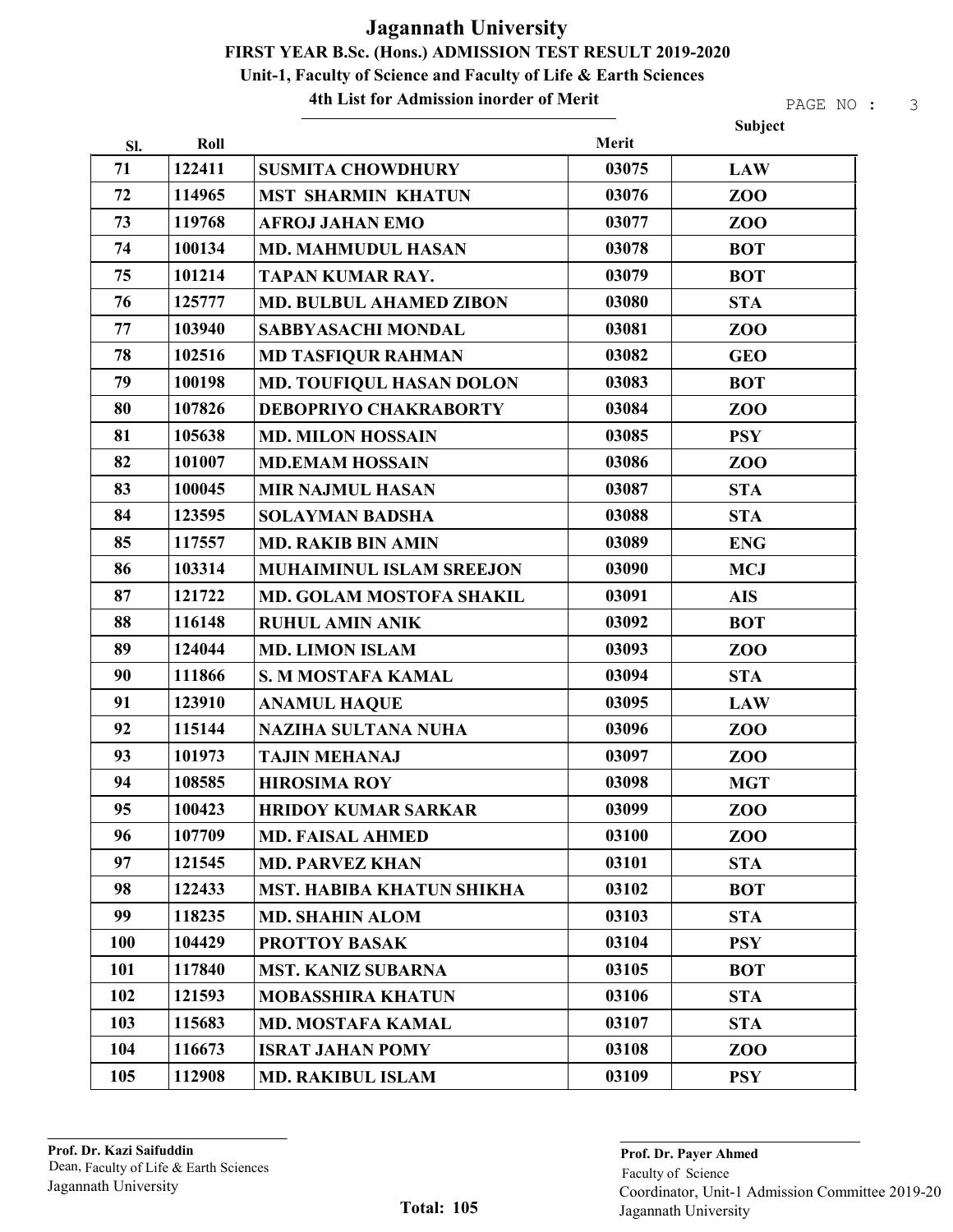4th List for Admission inorder of Merit

PAGE NO : 4

Subject

| Sl. | Roll   |                                | Merit |            |
|-----|--------|--------------------------------|-------|------------|
| 106 | 102850 | <b>SADMAN OLIVE</b>            | 03110 | <b>MCJ</b> |
| 107 | 122918 | <b>APURBA MONDAL</b>           | 03111 | <b>LAW</b> |
| 108 | 108600 | <b>SUMIYA KAMAL TANI</b>       | 03112 | <b>PSY</b> |
| 109 | 108054 | H. M. IRFAN ISLAM RAWUF        | 03113 | <b>STA</b> |
| 110 | 107506 | <b>SAKERA AKTER</b>            | 03114 | <b>BOT</b> |
| 111 | 118604 | <b>ZAMIUL ALAM</b>             | 03115 | <b>LAW</b> |
| 112 | 119050 | <b>SHAH EFRINUL KABIR</b>      | 03116 | <b>BOT</b> |
| 113 | 117544 | <b>MD. MOHAIMINUL ISLAM</b>    | 03117 | <b>STA</b> |
| 114 | 115514 | <b>MD. RAKIBUL HASSAN JIM</b>  | 03118 | ZOO        |
| 115 | 125656 | <b>MD. SADIKUR RAHMAN IFAT</b> | 03119 | <b>LAW</b> |
| 116 | 114294 | <b>MD. SHAHADATUL ISLAM</b>    | 03120 | ZOO        |
| 117 | 120404 | <b>MAYSHA KHAN</b>             | 03121 | <b>PSY</b> |
| 118 | 123826 | <b>WRITAM SAHA</b>             | 03122 | ZOO        |
| 119 | 126068 | <b>MD. MEHEDY HASAN SABBY</b>  | 03123 | <b>STA</b> |
| 120 | 110116 | <b>ARPA SAHA</b>               | 03124 | <b>STA</b> |
| 121 | 122390 | <b>MARUFA BINTE AYUB</b>       | 03125 | ZOO        |
| 122 | 117420 | PURNOJYOTI PAUL                | 03126 | <b>BOT</b> |
| 123 | 113186 | <b>MD. RIDON UDDIN RIDOY</b>   | 03127 | <b>GEO</b> |
| 124 | 114724 | S. M. SHAHRIAR PARVEZ SOIKOT   | 03128 | <b>BEd</b> |
| 125 | 118676 | <b>CHINMOY MODAK TURJO</b>     | 03129 | <b>FIN</b> |
| 126 | 108920 | <b>MEHRIN AREFIN</b>           | 03130 | <b>STA</b> |
| 127 | 118826 | <b>JAMADIUL ISLAM</b>          | 03131 | ZOO        |
| 128 | 117630 | <b>IFFAT ARA NABILA NITU</b>   | 03132 | <b>STA</b> |
| 129 | 126740 | <b>IFFAT RAHMAN</b>            | 03133 | <b>BOT</b> |
| 130 | 125260 | <b>FARJAHAN JAMAL JENY</b>     | 03134 | ZOO        |
| 131 | 100996 | MD. ASHIKUL ISLAM CHOWDHURY    | 03135 | <b>GEO</b> |
| 132 | 108410 | <b>RAKIBUL ISLAM APU</b>       | 03136 | <b>STA</b> |
| 133 | 122330 | <b>SABBIR AHMED</b>            | 03137 | ZOO        |
| 134 | 125870 | <b>IRFAN HOSSAIN</b>           | 03138 | <b>STA</b> |
| 135 | 121758 | <b>MD. ASIBUL HAQUE</b>        | 03139 | <b>LAW</b> |
| 136 | 112224 | <b>MD RIAJUL ISLAM</b>         | 03140 | <b>BOT</b> |
| 137 | 105154 | <b>MD. MUHAIMEN AZAD SIAM</b>  | 03141 | <b>ENG</b> |
| 138 | 120868 | <b>MST. ISRAT JAHAN MARIA</b>  | 03142 | <b>PSY</b> |
| 139 | 110606 | S. M. JAHIDUL ISLAM            | 03143 | <b>FIN</b> |
| 140 | 105490 | <b>MEER TOZAMMEL HOSSAIN</b>   | 03144 | <b>ENG</b> |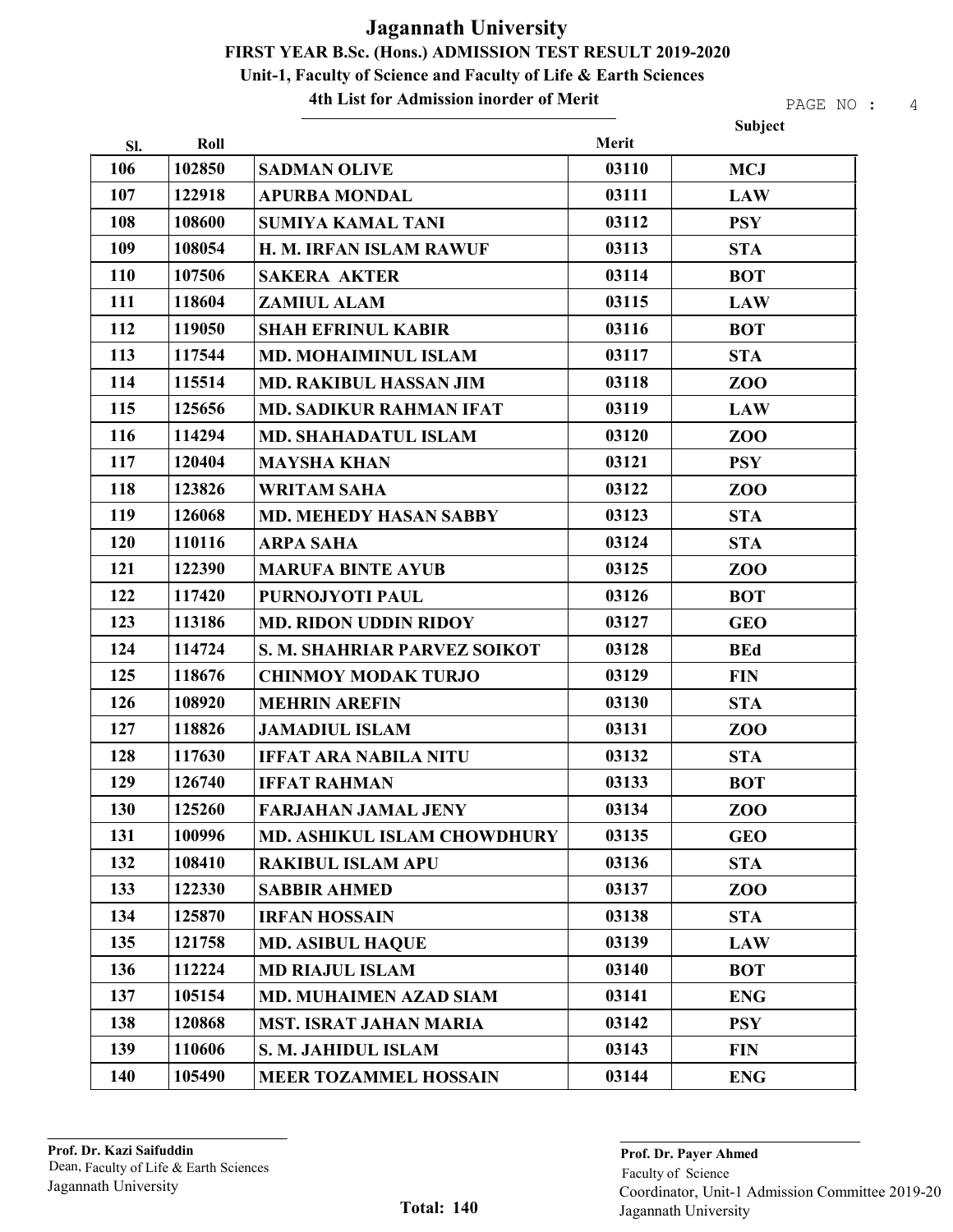4th List for Admission inorder of Merit

|     |        |                                     |       | Subject        |
|-----|--------|-------------------------------------|-------|----------------|
| Sl. | Roll   |                                     | Merit |                |
| 141 | 118534 | <b>MST. JANNATUL FERDOUS SHANTA</b> | 03145 | Z <sub>0</sub> |
| 142 | 116788 | <b>SOUROV SUTRADHAR</b>             | 03146 | <b>STA</b>     |
| 143 | 114466 | <b>FARIYA ZAHID PROMEE</b>          | 03147 | ZOO            |
| 144 | 112898 | <b>SAFWAN ISLAM</b>                 | 03148 | <b>PSY</b>     |
| 145 | 102496 | <b>MD. MOHIUDDIN</b>                | 03149 | <b>STA</b>     |
| 146 | 105220 | <b>SUNIDHI DAS TULI</b>             | 03150 | Z <sub>0</sub> |
| 147 | 117542 | <b>FARZANA KARIM TRINA</b>          | 03151 | ZOO            |
| 148 | 106728 | <b>MD. ABDUR RAKIB</b>              | 03152 | <b>STA</b>     |
| 149 | 109756 | <b>ARIJIT CHAKRABORTY</b>           | 03153 | ZOO            |
| 150 | 100126 | <b>TANHA SHAMS</b>                  | 03154 | <b>ENG</b>     |
| 151 | 114452 | <b>MD. SANZED ALAM</b>              | 03155 | <b>BOT</b>     |
| 152 | 118858 | <b>MD. TORIQUL ISLAM</b>            | 03156 | ZOO            |
| 153 | 104534 | <b>SHEIKH SAJID HOSSAIN</b>         | 03157 | ZOO            |
| 154 | 100294 | <b>SUMAIYA ISLAM</b>                | 03158 | ZOO            |
| 155 | 105112 | <b>SUSMITA BARUA</b>                | 03159 | <b>ENG</b>     |
| 156 | 104452 | <b>MD. RIFAT HOWLADER</b>           | 03160 | <b>BOT</b>     |
| 157 | 103500 | <b>AFIFA ANJUM EMI</b>              | 03161 | <b>BOT</b>     |
| 158 | 105092 | <b>MST. SADIKA YASMIN</b>           | 03162 | ZOO            |
| 159 | 105806 | <b>MD RIDWAN HASAN</b>              | 03163 | <b>ECO</b>     |
| 160 | 115042 | <b>JANNATUL ADOL</b>                | 03164 | <b>GEO</b>     |
| 161 | 110652 | <b>SUMAIYA KHAN</b>                 | 03165 | ZOO            |
| 162 | 121734 | <b>HRIDOY KUNDU</b>                 | 03166 | <b>BOT</b>     |
| 163 | 108684 | <b>REZOWANA AFRIN</b>               | 03167 | ZOO            |
| 164 | 103620 | <b>GULSHAN KUMER ONGSHU</b>         | 03168 | <b>BOT</b>     |
| 165 | 111818 | <b>SOHANUR RAHMAN</b>               | 03169 | <b>BOT</b>     |
| 166 | 124232 | <b>ENZAMAM AHMED ENAM</b>           | 03170 | Z <sub>0</sub> |
| 167 | 111982 | <b>IRIN KABIR</b>                   | 03171 | ZOO            |
| 168 | 106680 | <b>MD. SUMAN HOSSAIN</b>            | 03172 | <b>MKT</b>     |
| 169 | 110214 | PRODIPTO PROTIK CHANDA              | 03173 | <b>LAW</b>     |
| 170 | 112022 | <b>AD-DEEN MAHBUB</b>               | 03174 | <b>PSY</b>     |
| 171 | 111186 | <b>SHEIKH MOHAMMED WALI ULLAH</b>   | 03175 | <b>BOT</b>     |
| 172 | 109782 | <b>AFIFA AKTER SHORNA</b>           | 03176 | <b>STA</b>     |
| 173 | 123388 | <b>FARHAN ISRAQ</b>                 | 03177 | <b>PSY</b>     |
| 174 | 111974 | <b>MEHEDI HASAN MAHIN</b>           | 03178 | ZOO            |
| 175 | 115982 | <b>SANJOY KUMAR ROY</b>             | 03179 | Z <sub>0</sub> |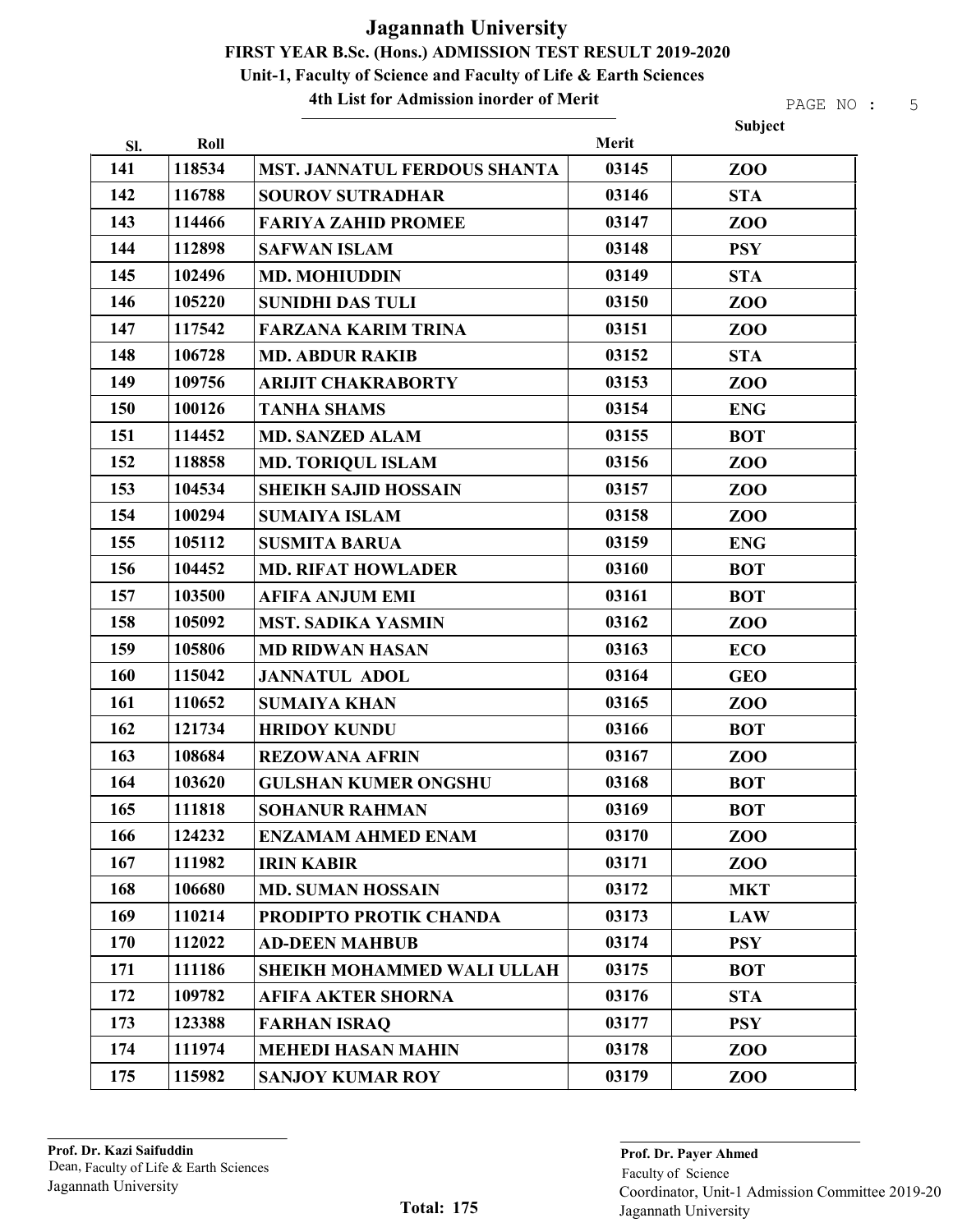#### 4th List for Admission inorder of Merit

| Subject<br>Roll<br>Merit<br>Sl.<br>115896<br>176<br>03180<br><b>DIPANJAN SARKER</b><br><b>BOT</b><br>177<br>120424<br>03181<br><b>MD. RAFIQUL ISLAM</b><br><b>STA</b><br>178<br>106390<br>03182<br><b>JOYDIP BAL</b><br><b>GEO</b><br>179<br>124222<br>03183<br><b>MD. TANJIL HOSSAIN</b><br><b>STA</b><br>180<br>108910<br>03184<br><b>STA</b><br><b>MD. SHAMIEUL HAQUE SUJON</b><br>181<br>03185<br>111398<br><b>SAKIB HOSSEN</b><br><b>STA</b><br>182<br>112862<br>03186<br><b>JARIN AKTHER AANY</b><br>ZOO<br>183<br>102458<br>03187<br><b>HASAN MAHMUD</b><br>ZOO<br>184<br>110048<br>03188<br><b>JANNATUL BUSHRA ORPA</b><br><b>LAW</b><br>185<br>126904<br>03189<br><b>TAIYEBA TASNEEM</b><br>ZOO<br>186<br>109130<br>03190<br><b>ISMET TASNIM</b><br><b>BOT</b><br>187<br>101218<br>03191<br>ZOO<br><b>MD. ARMAN HOSSAIN</b><br>188<br>124960<br>03192<br><b>FATEMA ALAM</b><br>ZOO<br>189<br>124206<br>03193<br><b>MST. SANJIDA TAMJID</b><br><b>BOT</b><br>190<br>03194<br>121486<br><b>MD. ARIFUL ISLAM</b><br><b>LAW</b><br>191<br>114460<br>03195<br><b>STA</b><br>MD. FAHIM-AL- MUZAHID<br>192<br>03196<br>123272<br><b>FOUZIA ALAM PRITY</b><br><b>STA</b><br>193<br>108102<br>03197<br><b>HRIDI SAHA</b><br><b>ENG</b><br>194<br>03198<br>109456<br><b>ROKIBUL ISLAM</b><br><b>STA</b><br>195<br>118148<br>03199<br><b>MST. TOMALIKA AKTHER</b><br>ZOO |
|------------------------------------------------------------------------------------------------------------------------------------------------------------------------------------------------------------------------------------------------------------------------------------------------------------------------------------------------------------------------------------------------------------------------------------------------------------------------------------------------------------------------------------------------------------------------------------------------------------------------------------------------------------------------------------------------------------------------------------------------------------------------------------------------------------------------------------------------------------------------------------------------------------------------------------------------------------------------------------------------------------------------------------------------------------------------------------------------------------------------------------------------------------------------------------------------------------------------------------------------------------------------------------------------------------------------------------------------------------------------|
|                                                                                                                                                                                                                                                                                                                                                                                                                                                                                                                                                                                                                                                                                                                                                                                                                                                                                                                                                                                                                                                                                                                                                                                                                                                                                                                                                                        |
|                                                                                                                                                                                                                                                                                                                                                                                                                                                                                                                                                                                                                                                                                                                                                                                                                                                                                                                                                                                                                                                                                                                                                                                                                                                                                                                                                                        |
|                                                                                                                                                                                                                                                                                                                                                                                                                                                                                                                                                                                                                                                                                                                                                                                                                                                                                                                                                                                                                                                                                                                                                                                                                                                                                                                                                                        |
|                                                                                                                                                                                                                                                                                                                                                                                                                                                                                                                                                                                                                                                                                                                                                                                                                                                                                                                                                                                                                                                                                                                                                                                                                                                                                                                                                                        |
|                                                                                                                                                                                                                                                                                                                                                                                                                                                                                                                                                                                                                                                                                                                                                                                                                                                                                                                                                                                                                                                                                                                                                                                                                                                                                                                                                                        |
|                                                                                                                                                                                                                                                                                                                                                                                                                                                                                                                                                                                                                                                                                                                                                                                                                                                                                                                                                                                                                                                                                                                                                                                                                                                                                                                                                                        |
|                                                                                                                                                                                                                                                                                                                                                                                                                                                                                                                                                                                                                                                                                                                                                                                                                                                                                                                                                                                                                                                                                                                                                                                                                                                                                                                                                                        |
|                                                                                                                                                                                                                                                                                                                                                                                                                                                                                                                                                                                                                                                                                                                                                                                                                                                                                                                                                                                                                                                                                                                                                                                                                                                                                                                                                                        |
|                                                                                                                                                                                                                                                                                                                                                                                                                                                                                                                                                                                                                                                                                                                                                                                                                                                                                                                                                                                                                                                                                                                                                                                                                                                                                                                                                                        |
|                                                                                                                                                                                                                                                                                                                                                                                                                                                                                                                                                                                                                                                                                                                                                                                                                                                                                                                                                                                                                                                                                                                                                                                                                                                                                                                                                                        |
|                                                                                                                                                                                                                                                                                                                                                                                                                                                                                                                                                                                                                                                                                                                                                                                                                                                                                                                                                                                                                                                                                                                                                                                                                                                                                                                                                                        |
|                                                                                                                                                                                                                                                                                                                                                                                                                                                                                                                                                                                                                                                                                                                                                                                                                                                                                                                                                                                                                                                                                                                                                                                                                                                                                                                                                                        |
|                                                                                                                                                                                                                                                                                                                                                                                                                                                                                                                                                                                                                                                                                                                                                                                                                                                                                                                                                                                                                                                                                                                                                                                                                                                                                                                                                                        |
|                                                                                                                                                                                                                                                                                                                                                                                                                                                                                                                                                                                                                                                                                                                                                                                                                                                                                                                                                                                                                                                                                                                                                                                                                                                                                                                                                                        |
|                                                                                                                                                                                                                                                                                                                                                                                                                                                                                                                                                                                                                                                                                                                                                                                                                                                                                                                                                                                                                                                                                                                                                                                                                                                                                                                                                                        |
|                                                                                                                                                                                                                                                                                                                                                                                                                                                                                                                                                                                                                                                                                                                                                                                                                                                                                                                                                                                                                                                                                                                                                                                                                                                                                                                                                                        |
|                                                                                                                                                                                                                                                                                                                                                                                                                                                                                                                                                                                                                                                                                                                                                                                                                                                                                                                                                                                                                                                                                                                                                                                                                                                                                                                                                                        |
|                                                                                                                                                                                                                                                                                                                                                                                                                                                                                                                                                                                                                                                                                                                                                                                                                                                                                                                                                                                                                                                                                                                                                                                                                                                                                                                                                                        |
|                                                                                                                                                                                                                                                                                                                                                                                                                                                                                                                                                                                                                                                                                                                                                                                                                                                                                                                                                                                                                                                                                                                                                                                                                                                                                                                                                                        |
|                                                                                                                                                                                                                                                                                                                                                                                                                                                                                                                                                                                                                                                                                                                                                                                                                                                                                                                                                                                                                                                                                                                                                                                                                                                                                                                                                                        |
|                                                                                                                                                                                                                                                                                                                                                                                                                                                                                                                                                                                                                                                                                                                                                                                                                                                                                                                                                                                                                                                                                                                                                                                                                                                                                                                                                                        |
| 196<br>104298<br>03200<br><b>TAMANNA AFRIN RIPAMONI</b><br><b>ENG</b>                                                                                                                                                                                                                                                                                                                                                                                                                                                                                                                                                                                                                                                                                                                                                                                                                                                                                                                                                                                                                                                                                                                                                                                                                                                                                                  |
| 197<br>125676<br>03201<br><b>MD. MILON MIA</b><br><b>STA</b>                                                                                                                                                                                                                                                                                                                                                                                                                                                                                                                                                                                                                                                                                                                                                                                                                                                                                                                                                                                                                                                                                                                                                                                                                                                                                                           |
| 198<br>119024<br>03202<br><b>TANOIA AHMED ELA</b><br>ZOO                                                                                                                                                                                                                                                                                                                                                                                                                                                                                                                                                                                                                                                                                                                                                                                                                                                                                                                                                                                                                                                                                                                                                                                                                                                                                                               |
| 199<br>03203<br>108454<br><b>JOYANTO GHOSH</b><br><b>ECO</b>                                                                                                                                                                                                                                                                                                                                                                                                                                                                                                                                                                                                                                                                                                                                                                                                                                                                                                                                                                                                                                                                                                                                                                                                                                                                                                           |
| 200<br>121550<br>03204<br><b>GOURAB DATTA</b><br>ZOO                                                                                                                                                                                                                                                                                                                                                                                                                                                                                                                                                                                                                                                                                                                                                                                                                                                                                                                                                                                                                                                                                                                                                                                                                                                                                                                   |
| 201<br>113358<br>03205<br><b>LIMON KUMAR ROY</b><br><b>BEd</b>                                                                                                                                                                                                                                                                                                                                                                                                                                                                                                                                                                                                                                                                                                                                                                                                                                                                                                                                                                                                                                                                                                                                                                                                                                                                                                         |
| 202<br>119328<br>03206<br><b>STA</b><br><b>MD. GOLAM RASUL AKID</b>                                                                                                                                                                                                                                                                                                                                                                                                                                                                                                                                                                                                                                                                                                                                                                                                                                                                                                                                                                                                                                                                                                                                                                                                                                                                                                    |
| 203<br>119120<br>03207<br><b>LAW</b><br><b>MOHIMA HOSSAIN PRITY</b>                                                                                                                                                                                                                                                                                                                                                                                                                                                                                                                                                                                                                                                                                                                                                                                                                                                                                                                                                                                                                                                                                                                                                                                                                                                                                                    |
| 204<br>115870<br>03208<br><b>MD. ENAMUL HAQUE</b><br><b>ZOO</b>                                                                                                                                                                                                                                                                                                                                                                                                                                                                                                                                                                                                                                                                                                                                                                                                                                                                                                                                                                                                                                                                                                                                                                                                                                                                                                        |
| 205<br>03209<br>115334<br><b>MD. ZAIAD KHAN ZIHAD</b><br><b>STA</b>                                                                                                                                                                                                                                                                                                                                                                                                                                                                                                                                                                                                                                                                                                                                                                                                                                                                                                                                                                                                                                                                                                                                                                                                                                                                                                    |
| 206<br>123752<br>03210<br><b>SAZZAT HOSSAIN SOWRAV</b><br>ZOO                                                                                                                                                                                                                                                                                                                                                                                                                                                                                                                                                                                                                                                                                                                                                                                                                                                                                                                                                                                                                                                                                                                                                                                                                                                                                                          |
| 207<br>109622<br>03211<br><b>MARIA BINTE SOMAIEA</b><br><b>BOT</b>                                                                                                                                                                                                                                                                                                                                                                                                                                                                                                                                                                                                                                                                                                                                                                                                                                                                                                                                                                                                                                                                                                                                                                                                                                                                                                     |
| 208<br>105812<br>03212<br><b>HRIDOY KUNDO</b><br><b>PSY</b>                                                                                                                                                                                                                                                                                                                                                                                                                                                                                                                                                                                                                                                                                                                                                                                                                                                                                                                                                                                                                                                                                                                                                                                                                                                                                                            |
| 209<br>114176<br>03213<br><b>MOST. ROKSANA AKTER</b><br><b>BOT</b>                                                                                                                                                                                                                                                                                                                                                                                                                                                                                                                                                                                                                                                                                                                                                                                                                                                                                                                                                                                                                                                                                                                                                                                                                                                                                                     |
| 210<br>108058<br>03214<br><b>NISHAT TASNIM</b><br><b>PSY</b>                                                                                                                                                                                                                                                                                                                                                                                                                                                                                                                                                                                                                                                                                                                                                                                                                                                                                                                                                                                                                                                                                                                                                                                                                                                                                                           |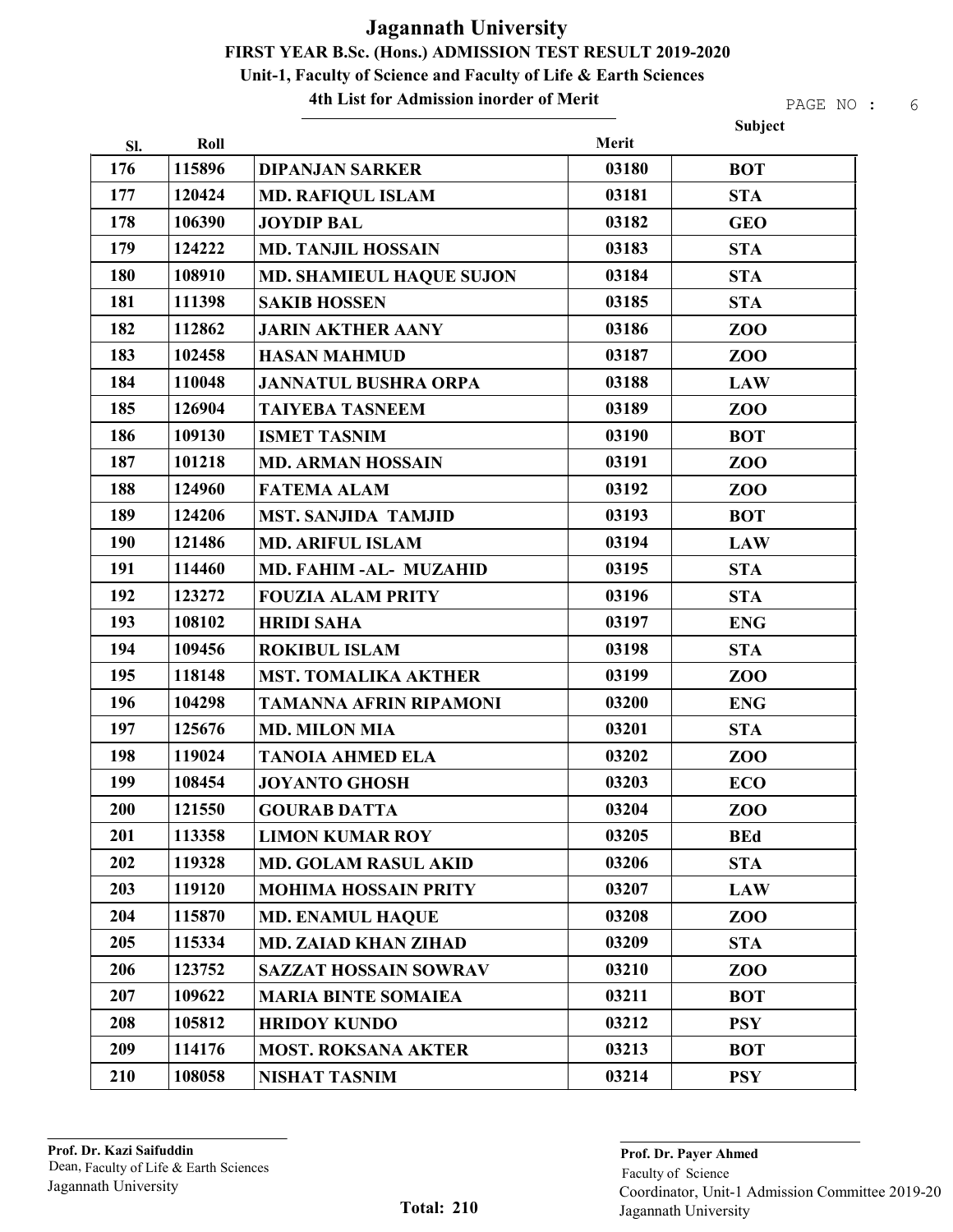#### 4th List for Admission inorder of Merit

|     |        |                                    |       | Subject         |
|-----|--------|------------------------------------|-------|-----------------|
| Sl. | Roll   |                                    | Merit |                 |
| 211 | 112226 | <b>M. SHAMIM REZA</b>              | 03215 | <b>STA</b>      |
| 212 | 108890 | <b>MST. HUMARA ASIMA IFA</b>       | 03216 | <b>ZOO</b>      |
| 213 | 109194 | <b>AMINA SULTANA JHUMUR</b>        | 03217 | <b>STA</b>      |
| 214 | 122852 | <b>MD. SHAHARIAR ASHRAFI SAGAR</b> | 03218 | <b>BOT</b>      |
| 215 | 123318 | <b>MUHAMMAD AKIBUR RAHMAN</b>      | 03219 | ZOO             |
| 216 | 103638 | MOHAMMAD SHOAIBUL HAQUE            | 03220 | <b>ZOO</b>      |
| 217 | 104404 | <b>SHANJIDA SARMIN MOURI</b>       | 03221 | <b>STA</b>      |
| 218 | 117076 | SABIHATUZ-ZANNAT MARZANA           | 03222 | ZO <sub>O</sub> |
| 219 | 123076 | MST. TARMIN SULTANA                | 03223 | <b>STA</b>      |
| 220 | 121274 | <b>FARLIHA BINTE FAISAL</b>        | 03224 | <b>BOT</b>      |
| 221 | 112030 | <b>SYED NAZMUS SAKIB</b>           | 03225 | <b>STA</b>      |
| 222 | 125254 | <b>SADIA ISLAM</b>                 | 03226 | <b>PSY</b>      |
| 223 | 119752 | <b>ISHTIAQUE MAHMUD</b>            | 03227 | <b>STA</b>      |
| 224 | 120224 | <b>MD. IMRAN SHORIF SHUVO</b>      | 03228 | <b>BOT</b>      |
| 225 | 124190 | <b>TAHMINA TANZID TOMA</b>         | 03229 | <b>ANP</b>      |
| 226 | 100216 | <b>NADIA REZA</b>                  | 03230 | <b>STA</b>      |
| 227 | 108208 | <b>MD. SHAH NAWAZ ROMEL</b>        | 03231 | <b>GEO</b>      |
| 228 | 105438 | <b>HAZIRA KHATUN</b>               | 03232 | <b>BOT</b>      |
| 229 | 101278 | <b>MD. ADIB ALL MUBASHIR</b>       | 03233 | <b>STA</b>      |
| 230 | 111788 | <b>ABHIJEET DASH</b>               | 03234 | <b>ZOO</b>      |
| 231 | 122048 | <b>JOYETA MONDAL KOTHA</b>         | 03235 | <b>PSY</b>      |
| 232 | 109894 | <b>NOUSHAD HASAN SHAD</b>          | 03236 | <b>STA</b>      |
| 233 | 106990 | <b>ARNAB TASNIM PRANTO</b>         | 03237 | <b>BOT</b>      |
| 234 | 126798 | <b>TAMIM HABIB HIMEL</b>           | 03238 | <b>ECO</b>      |
| 235 | 117934 | <b>SUPTI RANI DAS</b>              | 03239 | ZOO             |
| 236 | 111338 | <b>MD. ABDULLAH</b>                | 03240 | <b>GEO</b>      |
| 237 | 123788 | <b>MAHBUB HASAN ASHIQ</b>          | 03241 | <b>MKT</b>      |
| 238 | 104546 | <b>MD. KAMRUL ISLAM</b>            | 03242 | <b>STA</b>      |
| 239 | 105184 | <b>FARIHA TAHASSUN</b>             | 03243 | <b>BOT</b>      |
| 240 | 116346 | <b>MD. SABBIR HOSSAIN</b>          | 03244 | <b>MGT</b>      |
| 241 | 106772 | <b>HABIBA AFROSE NONI</b>          | 03245 | <b>BOT</b>      |
| 242 | 100302 | <b>MAHMUDA MUNA</b>                | 03246 | <b>BOT</b>      |
| 243 | 106341 | <b>MD. MEHEDI HASAN</b>            | 03247 | <b>STA</b>      |
| 244 | 103673 | KHADIZA SULTANA SAYMA              | 03248 | <b>PSY</b>      |
| 245 | 111085 | <b>MD. NAYAN HOSSAIN</b>           | 03249 | <b>PSY</b>      |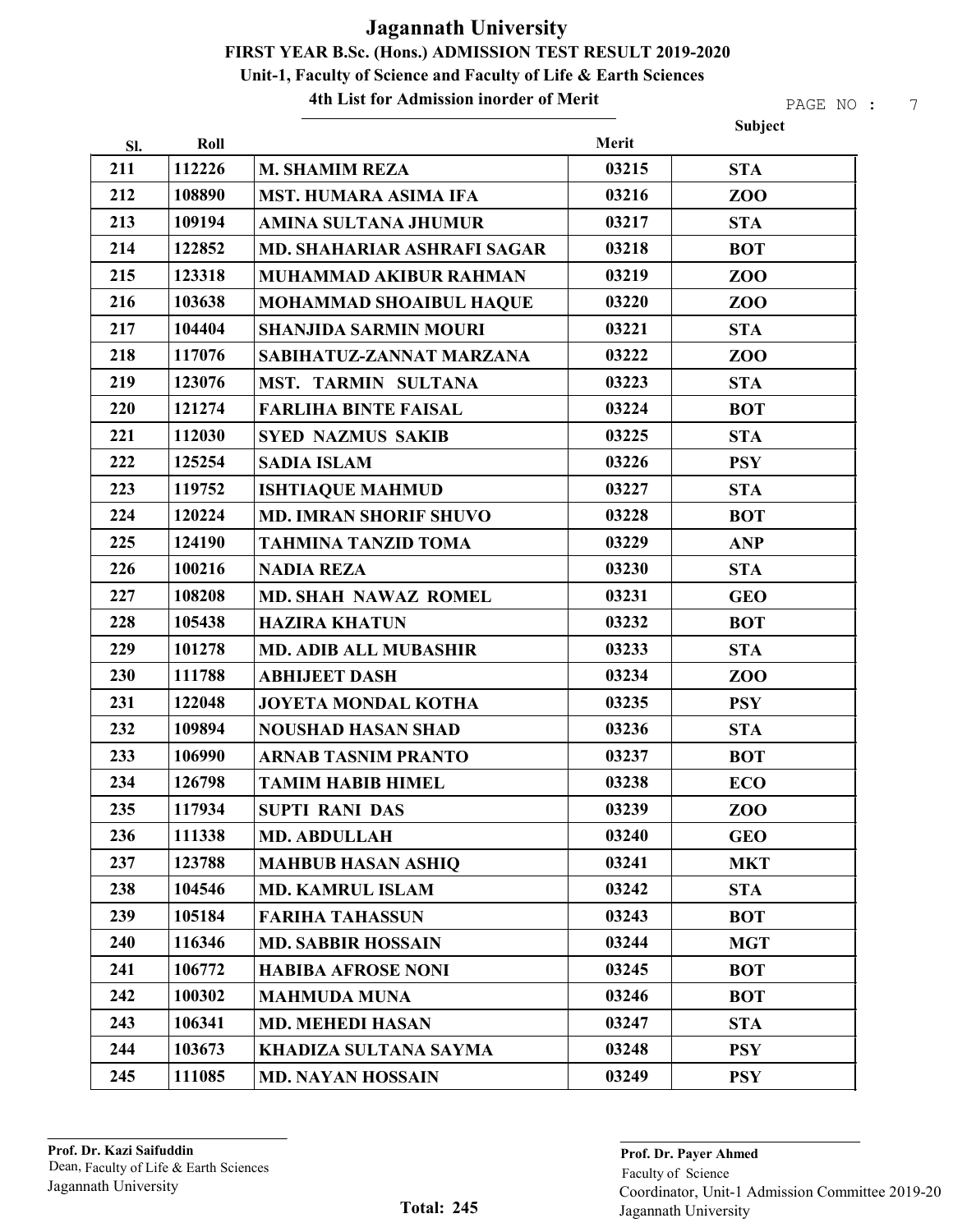#### 4th List for Admission inorder of Merit

|     |        |                                  |       | Subject    |
|-----|--------|----------------------------------|-------|------------|
| SI. | Roll   |                                  | Merit |            |
| 246 | 102443 | <b>SPANDAN BASU</b>              | 03250 | <b>STA</b> |
| 247 | 117721 | <b>JAHIDUL ISLAM</b>             | 03251 | <b>BOT</b> |
| 248 | 105821 | PROKASH KUMAR DAS                | 03252 | <b>STA</b> |
| 249 | 103219 | <b>MD. RAFSAN BIN ALI USHA</b>   | 03253 | <b>STA</b> |
| 250 | 102153 | <b>MAYUKH CHOWDHURY</b>          | 03254 | <b>STA</b> |
| 251 | 103355 | <b>MD. SHAH PARAN OVY</b>        | 03255 | <b>BOT</b> |
| 252 | 118671 | <b>MALIHA RAISA MIM</b>          | 03256 | <b>BOT</b> |
| 253 | 114329 | <b>MD. ASHIK MAHMUD</b>          | 03257 | <b>BOT</b> |
| 254 | 123697 | <b>MD. MAZHAR UDDIN BHUIYAN</b>  | 03258 | <b>ECO</b> |
| 255 | 104339 | PRERANA PAROMITA MOHANTA         | 03259 | <b>STA</b> |
| 256 | 102829 | <b>SIFAT SIKDER</b>              | 03260 | <b>ECO</b> |
| 257 | 124905 | <b>S.M. ASHIK AL MASHRAFI</b>    | 03261 | <b>STA</b> |
| 258 | 106715 | <b>TARIK ANAM TONMOY</b>         | 03262 | <b>FIN</b> |
| 259 | 106059 | <b>DIPTO SHAHA</b>               | 03263 | <b>STA</b> |
| 260 | 118181 | <b>MD. ZAFRUL ALOM</b>           | 03264 | <b>STA</b> |
| 261 | 120679 | <b>PRANJOL BARUA</b>             | 03265 | <b>BOT</b> |
| 262 | 125425 | <b>SYED ALI AKBAR</b>            | 03266 | <b>BAN</b> |
| 263 | 110253 | <b>RIFETH SHAHRIER</b>           | 03267 | <b>BOT</b> |
| 264 | 102431 | <b>MD. SANIYAT FATTAH</b>        | 03268 | <b>STA</b> |
| 265 | 101837 | <b>RIJVY ASHRAF</b>              | 03269 | <b>STA</b> |
| 266 | 123109 | <b>MURSALINA HASSAN</b>          | 03270 | <b>BOT</b> |
| 267 | 104299 | <b>FATEMA TUJ JOHORA</b>         | 03271 | <b>BOT</b> |
| 268 | 116517 | <b>NUSRATH JAHAN</b>             | 03272 | <b>STA</b> |
| 269 | 105609 | <b>DIL MAHFUZUR RAHMAN</b>       | 03273 | <b>BOT</b> |
| 270 | 122155 | <b>SAZZAD AHMED NISHAN</b>       | 03274 | <b>STA</b> |
| 271 | 116989 | ZAKIUL KARIM UTSHA               | 03275 | <b>STA</b> |
| 272 | 102745 | <b>NAYLA NAWAL</b>               | 03276 | <b>PSY</b> |
| 273 | 125675 | <b>ASHIK ROY</b>                 | 03277 | <b>STA</b> |
| 274 | 125463 | <b>MUSFIK AL JONIAD</b>          | 03278 | <b>STA</b> |
| 275 | 100629 | <b>NAZIFA TABASSUM EVA</b>       | 03279 | <b>BOT</b> |
| 276 | 122883 | <b>HASIBUL HASAN</b>             | 03280 | <b>STA</b> |
| 277 | 111149 | <b>ABU SAYED AL RAFI</b>         | 03281 | <b>STA</b> |
| 278 | 126655 | <b>MD. MEHEDI HASAN</b>          | 03282 | <b>BOT</b> |
| 279 | 114133 | <b>ABDUL AHAD MUNNA</b>          | 03283 | <b>BOT</b> |
| 280 | 122097 | <b>KHANDAKER FIDAK M. RAHMAN</b> | 03284 | <b>STA</b> |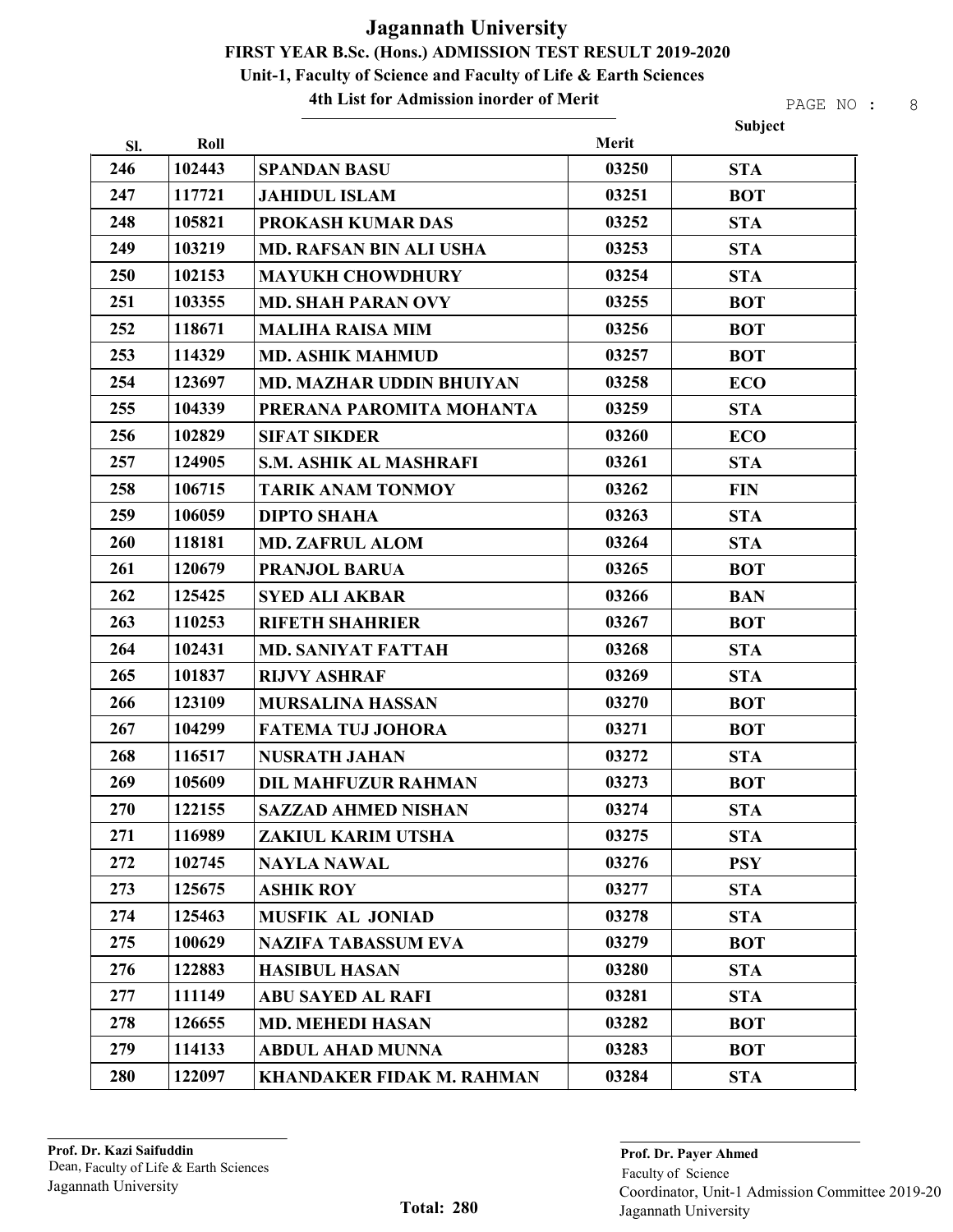4th List for Admission inorder of Merit

| Sl. | Roll   |                                    | Merit | Subject    |
|-----|--------|------------------------------------|-------|------------|
| 281 | 107237 | <b>IFRAD BINTE ABEDEEN</b>         | 03285 | <b>BOT</b> |
| 282 | 102275 | <b>TASNIM HOQUE TANJUM</b>         | 03286 | <b>STA</b> |
| 283 | 121807 | <b>FARHAT LAMIA TRIYA</b>          | 03287 | <b>BOT</b> |
| 284 | 112697 | <b>YESMIN AKTER</b>                | 03288 | <b>BOT</b> |
| 285 | 110803 | <b>MD. SAJID AHMED</b>             | 03289 | <b>STA</b> |
| 286 | 111327 | <b>KAZI MEHERAB HASAN</b>          | 03290 | <b>BOT</b> |
| 287 | 102467 | <b>MST. SHAMSUN NAHAR SHAISHAB</b> | 03291 | <b>BOT</b> |
| 288 | 106959 | <b>TASNIA AKTER</b>                | 03292 | <b>BOT</b> |
| 289 | 118249 | <b>SHOUROV CHONDRA SHIL</b>        | 03293 | <b>BOT</b> |
| 290 | 113363 | <b>RAIYAN UTSAB TALUKDER</b>       | 03294 | <b>BOT</b> |
| 291 | 105021 | <b>MD. MASUD RANA</b>              | 03295 | <b>BOT</b> |
| 292 | 102895 | <b>MD. RAKIBUL HASAN</b>           | 03296 | <b>BOT</b> |
| 293 | 116705 | <b>JANMAY SAHA</b>                 | 03297 | <b>BOT</b> |
| 294 | 111245 | <b>PROTYA ROY</b>                  | 03298 | <b>AIS</b> |
| 295 | 114275 | SORAIYA SAYEED MONA                | 03299 | <b>GEO</b> |
| 296 | 114177 | <b>RIDOY PAUL</b>                  | 03300 | <b>BOT</b> |
| 297 | 126395 | <b>ATIKUR RAHAMAN</b>              | 03301 | <b>BOT</b> |
| 298 | 108331 | M. A. ZOBAIR ORNOB                 | 03302 | <b>BOT</b> |
| 299 | 119203 | <b>TASHFIA TANJUM</b>              | 03303 | <b>BOT</b> |
| 300 | 108505 | <b>NUSRAT JAHAN</b>                | 03304 | <b>AIS</b> |
| 301 | 107069 | <b>FARHANA RAHMAN UPOMA</b>        | 03305 | <b>BOT</b> |
| 302 | 115293 | <b>MD. SHAFIQUL HASAN</b>          | 03306 | <b>BOT</b> |
| 303 | 110541 | <b>MD. SHAHRIAR PARVEZ</b>         | 03307 | <b>BOT</b> |
| 304 | 124437 | <b>ANAYET KHAN SHUVO</b>           | 03308 | <b>PSY</b> |
| 305 | 103503 | AKTER MAHMUD SHIHAB MAHIN          | 03309 | <b>BOT</b> |
| 306 | 117123 | <b>NUR FATEMA</b>                  | 03310 | <b>PSY</b> |
| 307 | 104751 | <b>PRANTO BISWAS</b>               | 03311 | <b>PSY</b> |
| 308 | 112673 | <b>KAZI MASHNOOR HOSSAIN</b>       | 03312 | <b>ECO</b> |
| 309 | 108043 | <b>TAREQUE MD. HANIF</b>           | 03313 | <b>BOT</b> |
| 310 | 121107 | <b>MD. RABIUL ISLAM</b>            | 03314 | <b>BOT</b> |
| 311 | 103121 | <b>JIBON KRISHNA JOY</b>           | 03315 | <b>FIN</b> |
| 312 | 104497 | <b>MORIUM MOSTAFA MISHU</b>        | 03316 | <b>BOT</b> |
| 313 | 116207 | <b>MAHMUDA SHAHRIN</b>             | 03317 | <b>BOT</b> |
| 314 | 126109 | <b>SUSHANTA DHAR RAZ</b>           | 03318 | <b>GEO</b> |
| 315 | 110365 | <b>GOLAM RABBANY</b>               | 03319 | <b>POS</b> |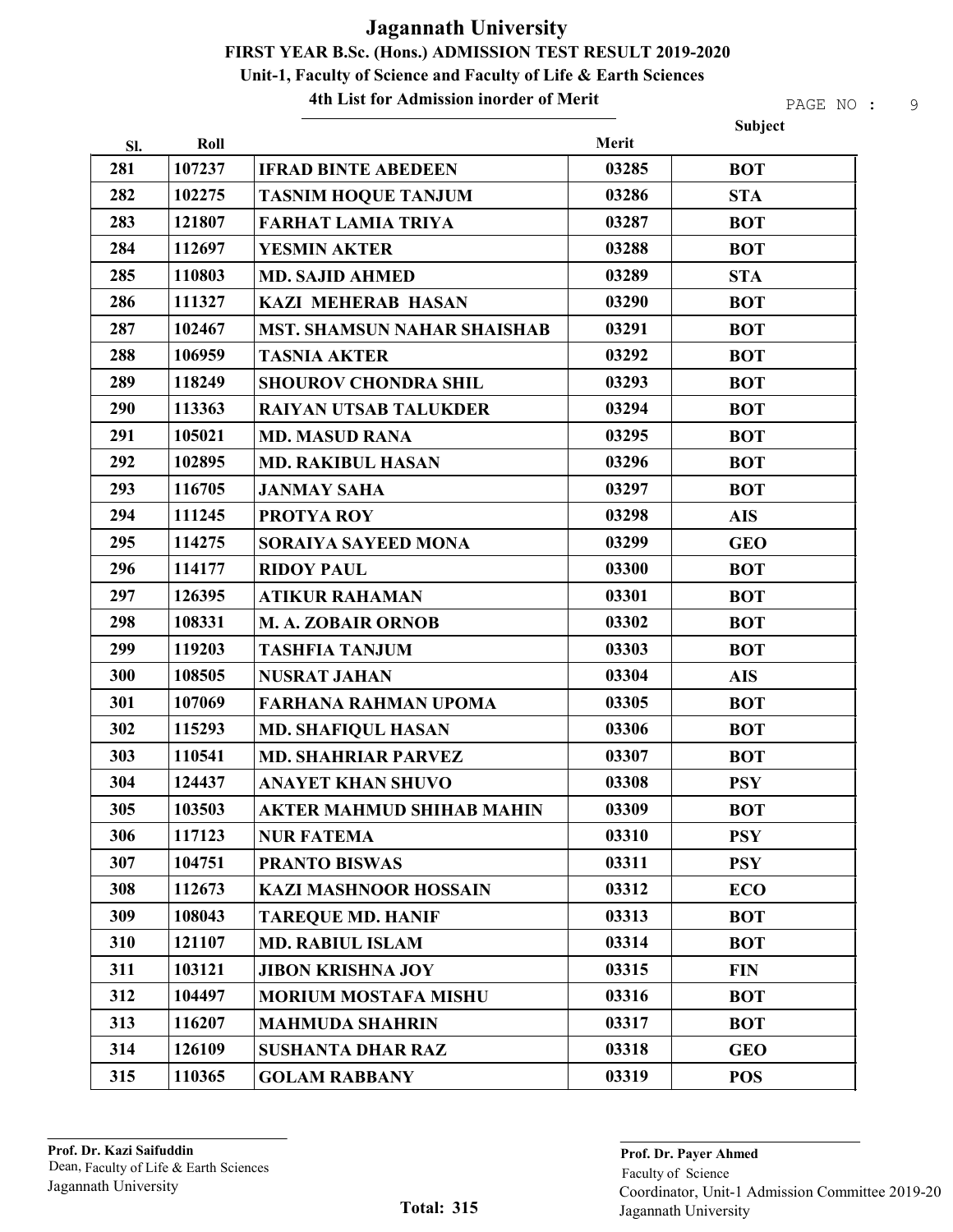4th List for Admission inorder of Merit

PAGE NO : 10

|     |        |                                 |       | Subject    |
|-----|--------|---------------------------------|-------|------------|
| SI. | Roll   |                                 | Merit |            |
| 316 | 125545 | <b>NUSRAT ANJUMAN JIHAN</b>     | 03320 | <b>PSY</b> |
| 317 | 122451 | <b>ZINAT YESMIN JUTHIKA</b>     | 03321 | <b>IML</b> |
| 318 | 124070 | <b>MD. ISMAIL HOSSAIN</b>       | 03322 | <b>ECO</b> |
| 319 | 123533 | <b>MD. ASHRAFUL ISLAM</b>       | 03323 | <b>PSY</b> |
| 320 | 123997 | <b>ARAF MIAD</b>                | 03324 | <b>MCJ</b> |
| 321 | 102759 | <b>MD. NAIMUL ISLAM</b>         | 03325 | <b>GEO</b> |
| 322 | 115387 | <b>MD. SHAHNAWAZ IQBAL</b>      | 03326 | <b>PSY</b> |
| 323 | 124561 | <b>SHOHANUR RAHMAN SHOHAN</b>   | 03327 | <b>PSY</b> |
| 324 | 100245 | <b>SHAHORIAR MUTTAKI UTSHAW</b> | 03328 | <b>PSY</b> |
| 325 | 105269 | <b>TANJEENA BITHI</b>           | 03329 | <b>BAN</b> |
| 326 | 118799 | <b>ASMA KHATUN</b>              | 03330 | <b>ECO</b> |
| 327 | 109975 | <b>TAKI JAKERA BHUIYAN</b>      | 03331 | <b>BAN</b> |
| 328 | 102549 | <b>RAIYAN ROUF KHAN ANONNO</b>  | 03332 | <b>MGT</b> |
| 329 | 119163 | <b>MD. RAHMAT ULLAH FORAGY</b>  | 03333 | <b>BAN</b> |
| 330 | 112737 | <b>HABIBA MEHJABIN TOPA</b>     | 03334 | <b>GEO</b> |
| 331 | 100257 | <b>MD. FAIZAN REZA</b>          | 03335 | <b>GEO</b> |
| 332 | 104822 | <b>RAJU MULLAH</b>              | 03336 | <b>FIN</b> |
| 333 | 105778 | <b>MD.HAFIJUR RAHMAN</b>        | 03337 | <b>BAN</b> |
| 334 | 122579 | <b>SHIAM BIN AZAD</b>           | 03338 | <b>PSY</b> |
| 335 | 119597 | <b>NURJAHAN NURE</b>            | 03339 | <b>PSY</b> |
| 336 | 116685 | <b>MST. ANZUMAN AKTER</b>       | 03340 | <b>PSY</b> |
| 337 | 104942 | <b>FAKHRUL ISLAM FAHIM</b>      | 03341 | <b>PSY</b> |
| 338 | 109590 | <b>MD. ABU AHSAN GILMAN</b>     | 03342 | <b>MGT</b> |
| 339 | 100008 | <b>MD. SABBIR HOSSAIN</b>       | 03343 | <b>MCJ</b> |
| 340 | 118252 | <b>NUSHAIBA ZAHAN EITHEN</b>    | 03344 | <b>GEO</b> |
| 341 | 124320 | <b>ABDULLAH BIN FARUK</b>       | 03345 | <b>FIN</b> |
| 342 | 105180 | <b>MD. ASHIQUL ISLAM</b>        | 03346 | <b>MCJ</b> |
| 343 | 103002 | <b>BAPPARAZ HOSSAIN</b>         | 03347 | <b>GEO</b> |
| 344 | 126342 | <b>KAMONA RANI ROY</b>          | 03348 | <b>ECO</b> |
| 345 | 124108 | <b>MOHAMMAD SADMAN AMIN</b>     | 03349 | <b>FIN</b> |
| 346 | 121330 | <b>NAZMOON NAHAR URMI</b>       | 03350 | <b>MGT</b> |
| 347 | 106012 | <b>MD. RAKIBUL HASSAN RAKIB</b> | 03351 | <b>PSY</b> |
| 348 | 104438 | <b>MD MOSTAFIJUR RAHMAN</b>     | 03352 | <b>SOC</b> |
| 349 | 115507 | <b>MD. MAHITUL ISLAM</b>        | 03353 | <b>GEO</b> |
| 350 | 124035 | <b>AVINASH SINHA</b>            | 03354 | <b>ECO</b> |

Faculty of Science Prof. Dr. Payer Ahmed Jagannath University Coordinator, Unit-1 Admission Committee 2019-20 Jagannath University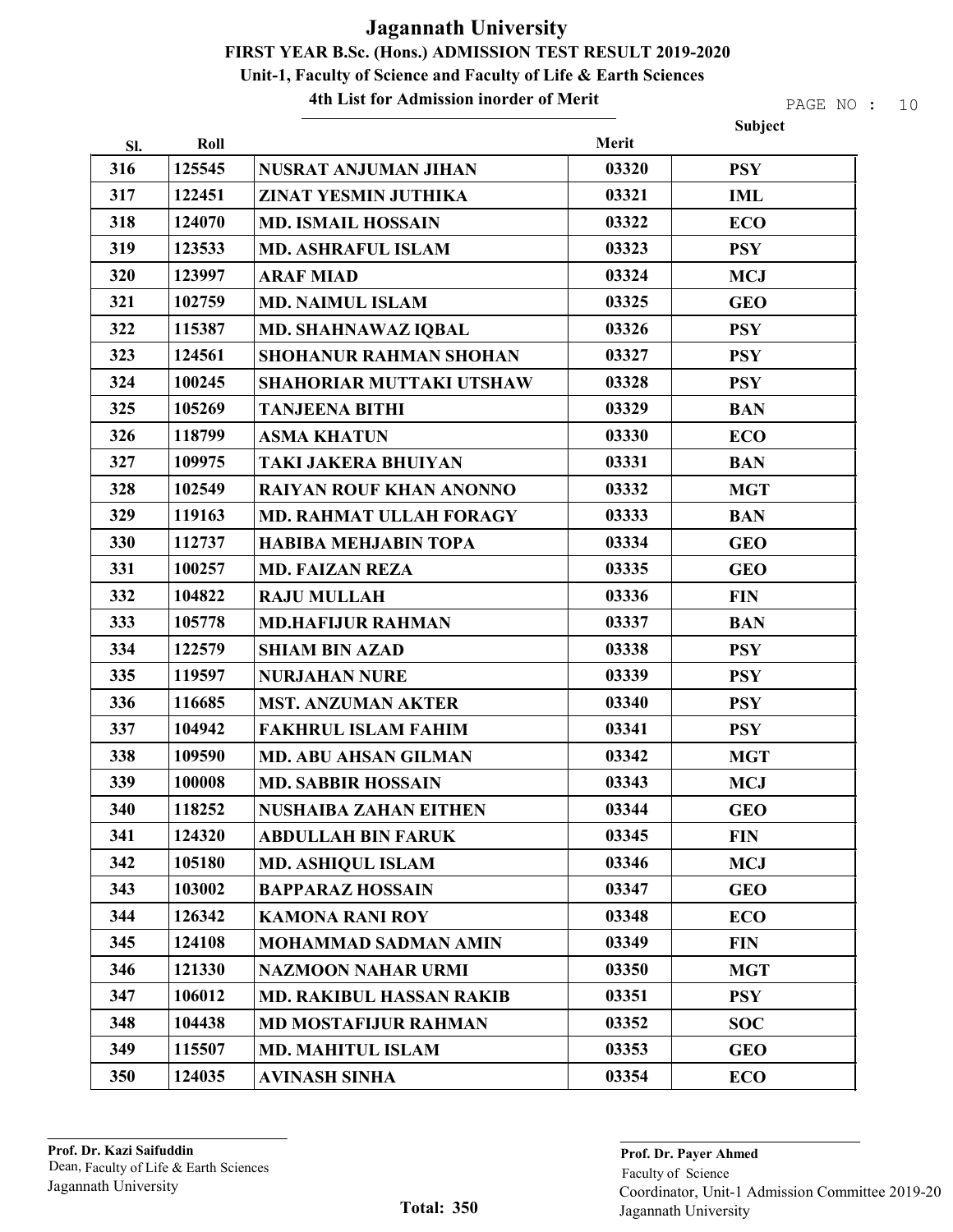4th List for Admission inorder of Merit

PAGE NO : 11

Subject

| Sl. | Roll   |                                  | Merit |            |
|-----|--------|----------------------------------|-------|------------|
| 351 | 113157 | <b>MD. JAEED HASAN</b>           | 03355 | <b>PSY</b> |
| 352 | 101356 | <b>MD. SOHEL RANA</b>            | 03356 | <b>PSY</b> |
| 353 | 119155 | <b>NAFIS FUAD BHUIYAN</b>        | 03357 | <b>PSY</b> |
| 354 | 107239 | <b>FARIHA ISLAM</b>              | 03358 | <b>GEO</b> |
| 355 | 101597 | <b>MD. AZAZ AHMED</b>            | 03359 | <b>PSY</b> |
| 356 | 102049 | <b>MIR TANHA SULTANA</b>         | 03360 | <b>PSY</b> |
| 357 | 121509 | <b>BONY YAMIN LIKHON</b>         | 03361 | <b>PSY</b> |
| 358 | 110757 | <b>HABIBUR RAHMAN</b>            | 03362 | <b>BAN</b> |
| 359 | 121443 | <b>MD. RIMU RAHMAN MUNNA</b>     | 03363 | <b>PSY</b> |
| 360 | 113353 | <b>SULTAN MIA</b>                | 03364 | <b>PSY</b> |
| 361 | 118887 | <b>MD. SHAFIQUL ISLAM</b>        | 03365 | <b>PSY</b> |
| 362 | 104151 | <b>SORNALY</b>                   | 03366 | <b>PSY</b> |
| 363 | 109349 | <b>JANNATUL FERDOUS</b>          | 03367 | <b>GEO</b> |
| 364 | 112096 | <b>FARHAD IBN BASIT</b>          | 03368 | <b>GEO</b> |
| 365 | 121071 | <b>AURPITA BHOWMIK</b>           | 03369 | <b>PSY</b> |
| 366 | 125989 | <b>EBRAHIM RAHMAN</b>            | 03370 | <b>MKT</b> |
| 367 | 124310 | <b>SHEIKH EYALID HOSSAIN</b>     | 03371 | <b>GEO</b> |
| 368 | 119862 | <b>MD. MONOWAR HOSSAIN</b>       | 03372 | <b>PSY</b> |
| 369 | 123032 | <b>EFFAT JAHAN LINDA</b>         | 03373 | <b>PSY</b> |
| 370 | 120708 | <b>MST. SHIKHAMONY</b>           | 03374 | <b>PSY</b> |
| 371 | 120346 | <b>ARIFA NUR</b>                 | 03375 | <b>ECO</b> |
| 372 | 122848 | <b>SOROFA AKTER PINGKY</b>       | 03376 | <b>PSY</b> |
| 373 | 107504 | <b>ESRAT HUMAYRA HABIB ESHA</b>  | 03377 | <b>MCJ</b> |
| 374 | 119604 | <b>MOHTASIN FUAD</b>             | 03378 | <b>GEO</b> |
| 375 | 105858 | <b>BUSHRA BELLAL</b>             | 03379 | PAd        |
| 376 | 106508 | <b>MD. ABDULLAH AL ZAHIN</b>     | 03380 | <b>AIS</b> |
| 377 | 111568 | <b>ABDULLA AL MAHMUD MUGDO</b>   | 03381 | <b>MKT</b> |
| 378 | 126138 | <b>SAGOR MONDAL</b>              | 03382 | <b>AIS</b> |
| 379 | 118814 | <b>MD. KHALID HASAN</b>          | 03383 | PAd        |
| 380 | 105986 | <b>EFTEKHER ALI EFTE</b>         | 03384 | <b>BAN</b> |
| 381 | 122470 | <b>AHNAF AHMED RAFID</b>         | 03385 | <b>PSY</b> |
| 382 | 125078 | <b>MOST. MAHMUDA AKTER MISHU</b> | 03386 | <b>PSY</b> |
| 383 | 101708 | <b>MD. SAKLAIN SADAT TONMOY</b>  | 03387 | PAd        |
| 384 | 117304 | <b>MAHMUDUL HASAN</b>            | 03388 | <b>PSY</b> |
| 385 | 103472 | <b>SAMIHA ZAMAN MIM</b>          | 03389 | <b>GEO</b> |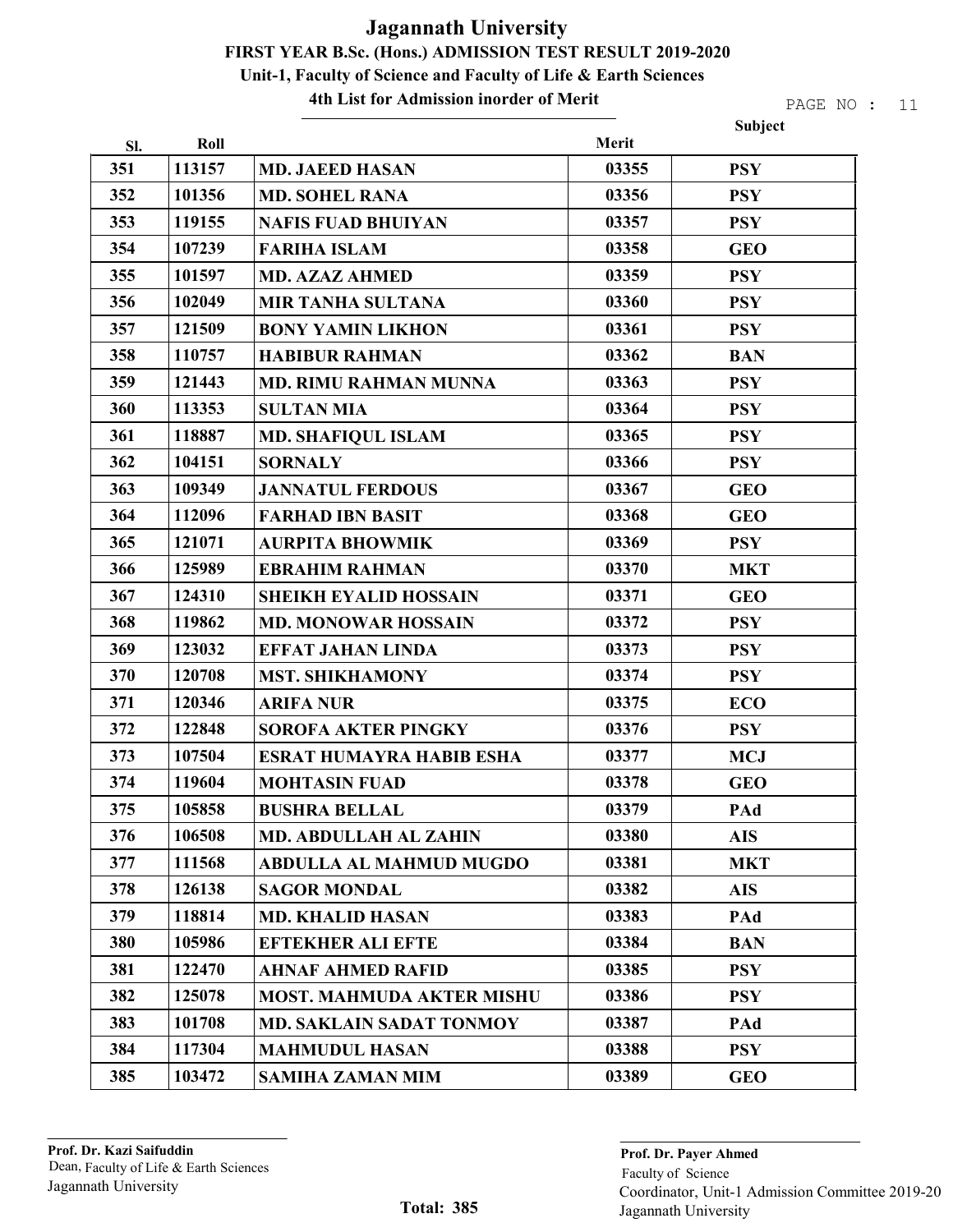4th List for Admission inorder of Merit

|     |        |                                   |       | Subject    |
|-----|--------|-----------------------------------|-------|------------|
| Sl. | Roll   |                                   | Merit |            |
| 386 | 109008 | <b>ANIKA MIRZA BORNO</b>          | 03390 | <b>PSY</b> |
| 387 | 122636 | <b>MOST. ANIKA IBNAT SWAPNEEL</b> | 03391 | <b>GEO</b> |
| 388 | 112020 | <b>MD RIDOWAN ISLAM</b>           | 03392 | <b>MKT</b> |
| 389 | 121360 | <b>MD. ALI OLI</b>                | 03393 | <b>MGT</b> |
| 390 | 100186 | <b>SOHIDUL HAQUE SAHID</b>        | 03394 | <b>PSY</b> |
| 391 | 120918 | PANKAJ KUMAR PAUL                 | 03395 | <b>IML</b> |
| 392 | 110112 | PROGGA PAROMITA SAHA              | 03396 | <b>PSY</b> |
| 393 | 123192 | <b>REZWANA MASNUN SAIMA</b>       | 03397 | <b>PSY</b> |
| 394 | 120742 | <b>MUSTAFIK UDDIN KHADEM</b>      | 03398 | <b>MGT</b> |
| 395 | 116386 | <b>MD. RAKIB HASAN MUKUL</b>      | 03399 | <b>GEO</b> |
| 396 | 106630 | <b>SUDIPTO MONDAL</b>             | 03400 | <b>BAN</b> |
| 397 | 123660 | <b>MD. ASHIKUR FAURDOUS</b>       | 03401 | <b>PSY</b> |
| 398 | 114702 | MD. MOJAMMEL HAQUE FAHIM          | 03402 | <b>PSY</b> |
| 399 | 111482 | <b>HUSNA AFJA HEMI</b>            | 03403 | <b>PSY</b> |
| 400 | 104620 | <b>FAIJA HASIN SHOILY</b>         | 03404 | <b>PSY</b> |
| 401 | 123758 | <b>FARZANA HAQ EMU</b>            | 03405 | <b>PSY</b> |
| 402 | 119974 | <b>SHARIAR KOBIR SOHAN</b>        | 03406 | <b>PSY</b> |
| 403 | 123344 | <b>SEMIN KHANDAKER</b>            | 03407 | <b>GEO</b> |
| 404 | 125682 | <b>MD. SHARIFUZZAMAN</b>          | 03408 | <b>GEO</b> |
| 405 | 124050 | <b>ISRAT JAHAN BITHI</b>          | 03409 | <b>PSY</b> |
| 406 | 124744 | <b>MD. AKIB ZILAN</b>             | 03410 | <b>MCJ</b> |
| 407 | 112406 | <b>MD. ALI HOSSEN</b>             | 03411 | <b>PSY</b> |
| 408 | 124728 | <b>SHOEB ISLAM HAMIM</b>          | 03412 | <b>LAN</b> |
| 409 | 100544 | <b>NOWSHADUL ISLAM NAHID</b>      | 03413 | <b>ECO</b> |
| 410 | 119518 | <b>JABIN TASNIM</b>               | 03414 | <b>PSY</b> |
| 411 | 100670 | <b>MD. ABDUL HASSIB</b>           | 03415 | <b>PSY</b> |
| 412 | 105188 | <b>SYED TANVIR ALI SHANTO</b>     | 03416 | <b>GEO</b> |
| 413 | 122188 | <b>FATEMA ISLAM NIPA</b>          | 03417 | <b>PSY</b> |
| 414 | 111672 | <b>MOHAMMAD-UZ-ZAMAN</b>          | 03418 | <b>AIS</b> |
| 415 | 121338 | <b>BAISUNNAHAR ARNO</b>           | 03419 | <b>ECO</b> |
| 416 | 123836 | <b>KANIZ FAIZA TAHIA</b>          | 03420 | <b>PSY</b> |
| 417 | 118244 | <b>MARIA THARIN RITE</b>          | 03421 | <b>GEO</b> |
| 418 | 104654 | <b>TAHMID AHMED TWARON</b>        | 03422 | <b>BEd</b> |
| 419 | 119362 | <b>S. M. TAUHID ZAMAN NEON</b>    | 03423 | <b>MCJ</b> |
| 420 | 125136 | <b>MD. NAJMUL</b>                 | 03424 | <b>MGT</b> |
|     |        |                                   |       |            |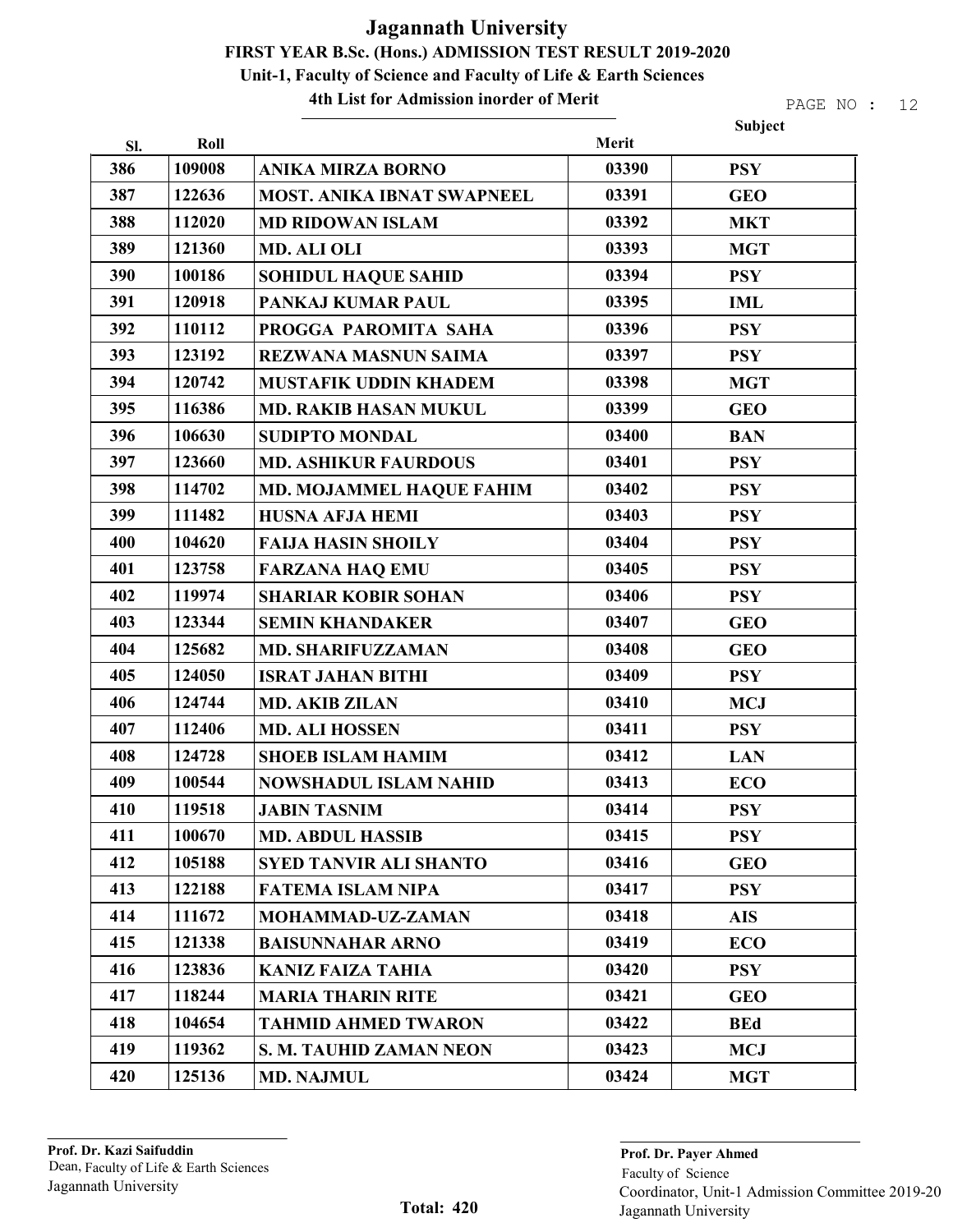#### 4th List for Admission inorder of Merit

|     |        |                                    |       | Subject    |
|-----|--------|------------------------------------|-------|------------|
| Sl. | Roll   |                                    | Merit |            |
| 421 | 106562 | <b>MOST. SINTHIA</b>               | 03425 | <b>GEO</b> |
| 422 | 109898 | <b>MAHIR FAISAL</b>                | 03426 | <b>GEO</b> |
| 423 | 108720 | <b>SYED NASIF ELIAS FARUQUI</b>    | 03427 | <b>GEO</b> |
| 424 | 110826 | <b>MD. SHAJJAD RAHAMAN FAHIM</b>   | 03428 | <b>AIS</b> |
| 425 | 104790 | <b>SAYAN PAUL</b>                  | 03429 | <b>PSY</b> |
| 426 | 124994 | <b>SHAFI RAHMAN</b>                | 03430 | <b>PSY</b> |
| 427 | 116770 | <b>SUMAYA BINTA MOSHARRAF</b>      | 03431 | <b>PSY</b> |
| 428 | 113928 | <b>FARHANA HAQUE SHATABDI</b>      | 03432 | <b>MCJ</b> |
| 429 | 103260 | <b>MD. MOHIDUL ISLAM</b>           | 03433 | <b>IML</b> |
| 430 | 119618 | PRANTI NANDI PRIA                  | 03434 | <b>ECO</b> |
| 431 | 111992 | PRITOM DEBNATH                     | 03435 | <b>PSY</b> |
| 432 | 100246 | <b>SHAFI BEEN AMJAD</b>            | 03436 | <b>PSY</b> |
| 433 | 122506 | <b>SUBODH MONDAL</b>               | 03437 | <b>PSY</b> |
| 434 | 103372 | <b>ANAMUL HASAN</b>                | 03438 | <b>PSY</b> |
| 435 | 114844 | MD. AL-ZAMI KABBO                  | 03439 | <b>PSY</b> |
| 436 | 109818 | <b>SARKER SADIKUL ISLAM ROMAN</b>  | 03440 | <b>PSY</b> |
| 437 | 115126 | <b>MD. RAIHAN JABED</b>            | 03441 | PAd        |
| 438 | 115740 | <b>MST. LAIJU KHATUN</b>           | 03442 | <b>GEO</b> |
| 439 | 106958 | <b>RIFAT JAHAN EFTY</b>            | 03443 | PAd        |
| 440 | 104176 | <b>ARUNDITA BHATTACHARJEE</b>      | 03444 | <b>BAN</b> |
| 441 | 109628 | <b>MALIHA BINTE MOSTOFA SUMONA</b> | 03445 | <b>GEO</b> |
| 442 | 106986 | <b>MD. RAFI MIA</b>                | 03446 | PAd        |
| 443 | 108828 | <b>MYMUNA AKTHER</b>               | 03447 | <b>PSY</b> |
| 444 | 114476 | <b>ANTAR CHANDRA SARKER</b>        | 03448 | <b>ECO</b> |
| 445 | 111856 | <b>MD. MEHEDI HASAN</b>            | 03449 | <b>PSY</b> |
| 446 | 114886 | <b>NAZMUN NAHAR</b>                | 03450 | <b>GEO</b> |
| 447 | 109808 | <b>GULSHAN ARA TASNIM</b>          | 03451 | <b>MCJ</b> |
| 448 | 123650 | <b>ABDULLAH AL NIBIR</b>           | 03452 | <b>BEd</b> |
| 449 | 125538 | <b>BAYZID MIA</b>                  | 03453 | <b>BAN</b> |
| 450 | 112824 | <b>MD. NASIM SARKER</b>            | 03454 | <b>GEO</b> |
| 451 | 112580 | <b>NABID HASAN</b>                 | 03455 | <b>GEO</b> |
| 452 | 103454 | <b>MD. RAFATUZZAMAN KHAN</b>       | 03456 | <b>AIS</b> |
| 453 | 112062 | <b>MARZIA TAHSIN</b>               | 03457 | <b>GEO</b> |
| 454 | 100002 | <b>SHUBHASHISH ROY</b>             | 03458 | <b>GEO</b> |
| 455 | 103312 | MD. MAHBUBUR RAHMAN RIFAT          | 03459 | <b>LAN</b> |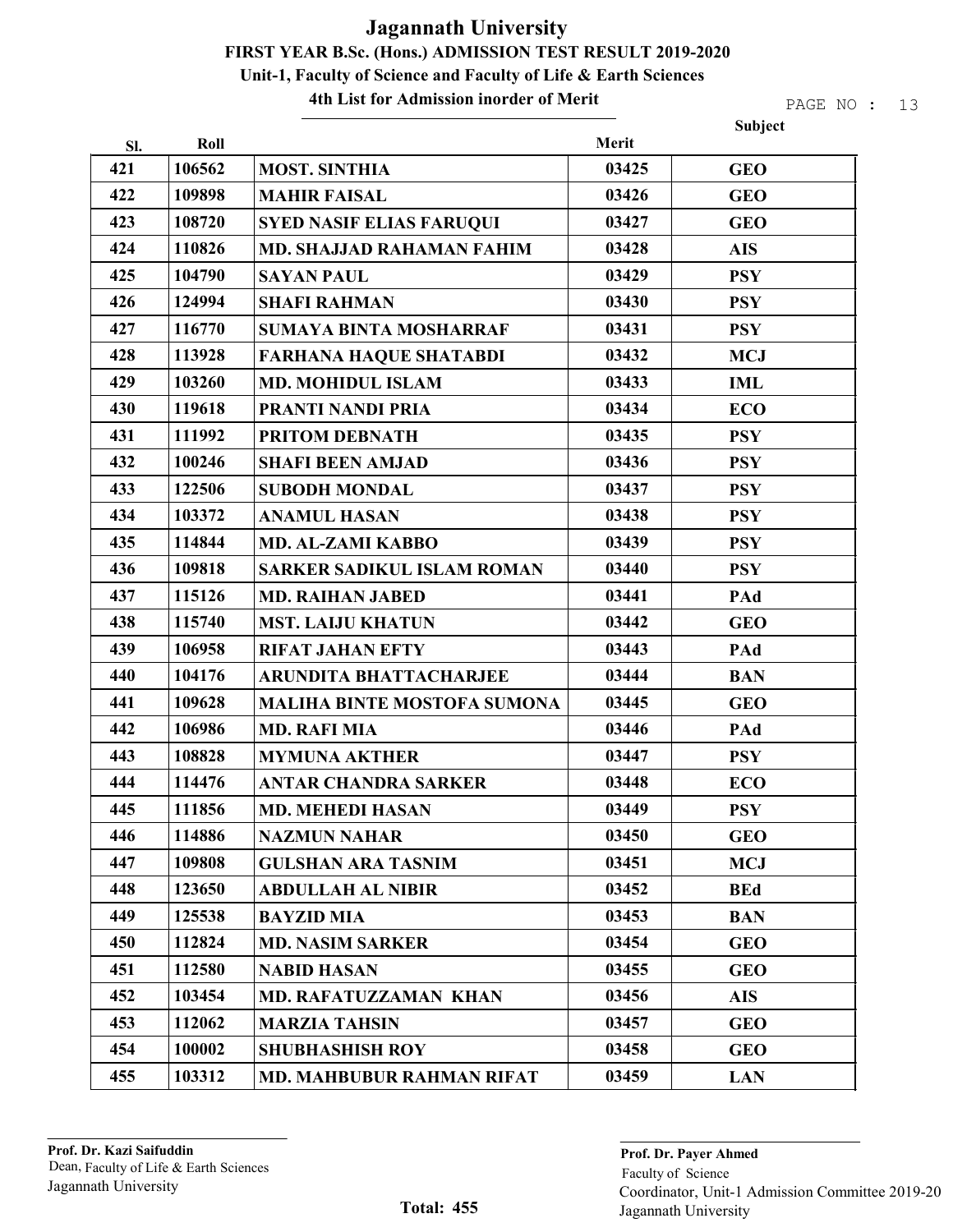#### 4th List for Admission inorder of Merit

|     |        |                               |       | Subject    |
|-----|--------|-------------------------------|-------|------------|
| Sl. | Roll   |                               | Merit |            |
| 456 | 116006 | <b>IMRAN AHMED</b>            | 03460 | PAd        |
| 457 | 102410 | <b>RAHATUN NESA PRITI</b>     | 03461 | <b>ECO</b> |
| 458 | 123298 | <b>ARFINA AKTER JUI</b>       | 03462 | <b>GEO</b> |
| 459 | 107280 | <b>NAFIZ HASNAT TANVIR</b>    | 03463 | <b>ECO</b> |
| 460 | 119066 | ALI MAHMUD HASAN PROTIK       | 03464 | <b>AIS</b> |
| 461 | 100152 | <b>ADITTYA ARSHAD</b>         | 03465 | <b>GEO</b> |
| 462 | 105430 | <b>PRYANKA DAS</b>            | 03466 | <b>AIS</b> |
| 463 | 109164 | <b>MD. AHADUZZAMAN MUNNA</b>  | 03467 | <b>GEO</b> |
| 464 | 116040 | <b>SYED SAFAYET ISLAM</b>     | 03468 | <b>GEO</b> |
| 465 | 109374 | <b>MOST. RATNA</b>            | 03469 | <b>GEO</b> |
| 466 | 108024 | <b>EMILY MARY BISWAS</b>      | 03470 | <b>GEO</b> |
| 467 | 117694 | <b>UMME HABIBA RUMO</b>       | 03471 | <b>GEO</b> |
| 468 | 120930 | <b>MOST. NISHAT MAHFUZA</b>   | 03472 | <b>GEO</b> |
| 469 | 101566 | <b>SADIA AKTER</b>            | 03473 | <b>GEO</b> |
| 470 | 107492 | <b>AFRIN AKTAR JYOTI</b>      | 03474 | <b>GEO</b> |
| 471 | 118684 | <b>SHAMSUDDIN AHMMAD GAZI</b> | 03475 | <b>ANP</b> |
| 472 | 123582 | <b>MD. SABBIR REZA</b>        | 03476 | <b>GEO</b> |
| 473 | 105506 | <b>RAAD SHAHAMAT LABIB</b>    | 03477 | <b>GEO</b> |
| 474 | 115148 | <b>ROUSHON JAHAN</b>          | 03478 | <b>GEO</b> |
| 475 | 124668 | <b>ANUPAM MALAKAR</b>         | 03479 | <b>LAN</b> |
| 476 | 103108 | <b>MD. MAHMUDUL HASAN</b>     | 03480 | <b>GEO</b> |
| 477 | 100050 | <b>SAJJAD HOSSAIN</b>         | 03481 | <b>ECO</b> |
| 478 | 118850 | ZARIN TASNIM RAHMAN SUMMA     | 03482 | <b>IML</b> |
| 479 | 103178 | <b>ASADULLA-AL-MAHADI</b>     | 03483 | <b>GEO</b> |
| 480 | 106512 | ASIF HASNAYEEN                | 03484 | <b>MGT</b> |
| 481 | 124996 | <b>KHANDOKER SAMIUL ISLAM</b> | 03485 | <b>AIS</b> |
| 482 | 105266 | <b>BIPRODIP MONDAL</b>        | 03486 | <b>MKT</b> |
| 483 | 108087 | <b>MD. ALMAHAMUD PRINCE</b>   | 03487 | <b>GEO</b> |
| 484 | 100153 | <b>MEHEDI HASAN</b>           | 03488 | <b>GEO</b> |
| 485 | 101253 | <b>SHABNUR JAHAN</b>          | 03489 | <b>MGT</b> |
| 486 | 115749 | <b>TANVIR AHMED</b>           | 03490 | <b>IML</b> |
| 487 | 124311 | <b>SAZID SHAHRIAR</b>         | 03491 | <b>GEO</b> |
| 488 | 110701 | <b>MD. JOBAYER PRODHAN</b>    | 03492 | <b>GEO</b> |
| 489 | 116789 | <b>MISHRAT JAHAN MIM</b>      | 03493 | <b>ECO</b> |
| 490 | 118643 | <b>MAHIRA BINTE MONIR</b>     | 03494 | <b>GEO</b> |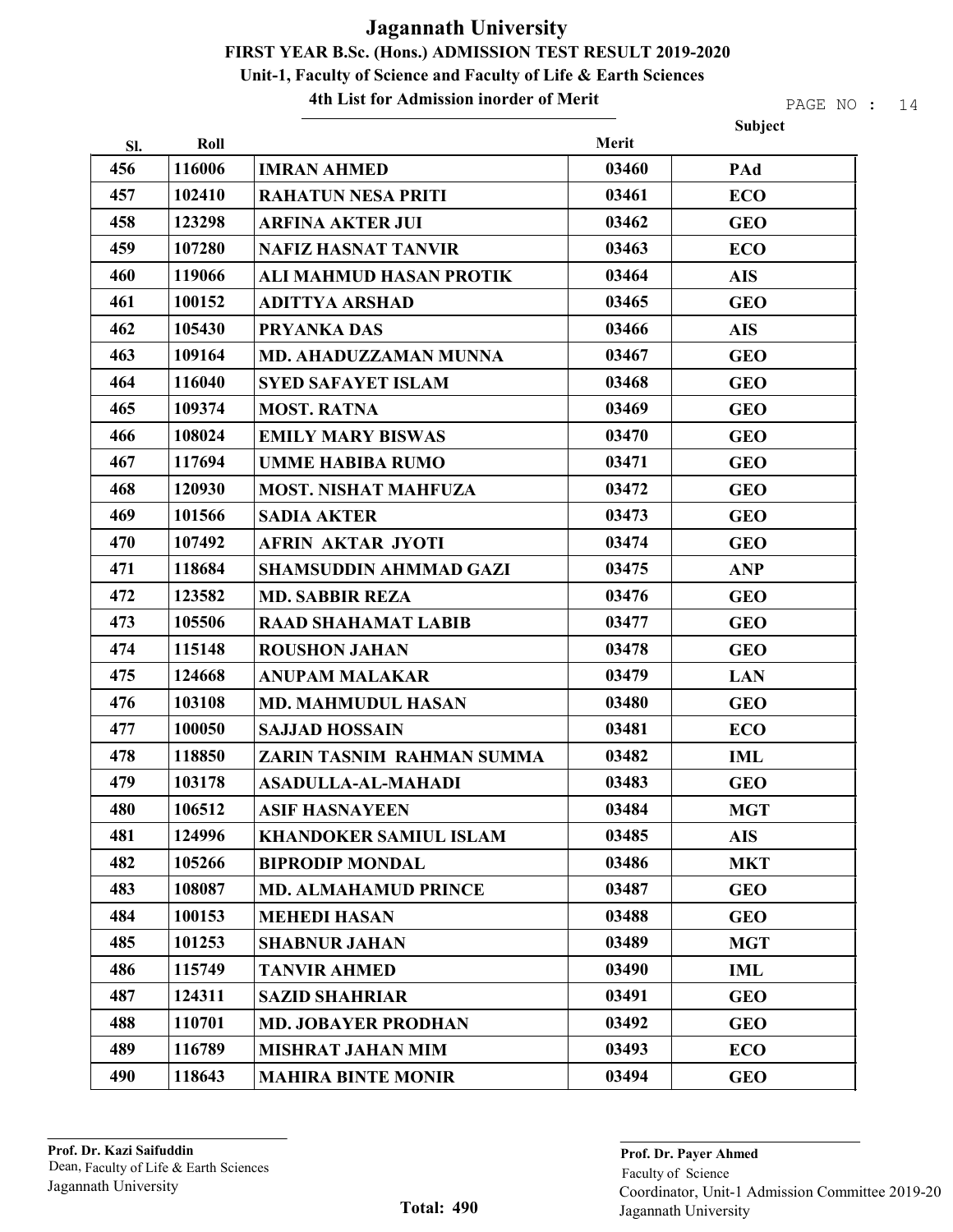#### 4th List for Admission inorder of Merit

| Roll<br>Sl.<br>491<br>100991<br><b>MD. MAHMUDUL HASAN</b><br>492<br>104037<br><b>MEHBUB-E-RIDWAN</b><br>493<br>122377<br><b>MD. MAHATAB UDDIN SAKIB</b><br>494<br>112619<br><b>MOHAMMED MARUF HOSSEN</b><br>495<br>121979<br><b>ZINIA KARIM JOYA</b><br>496<br>119195<br><b>ANIKA BUSRA</b><br>497<br>112317<br><b>SHAFIN AHMED KHUNDKAR</b><br>498<br>108357<br><b>IBRAHIM SADAD KHAN</b><br>499<br>120295<br><b>MD. MIRAJ HOSSAIN SHOVON</b><br>500<br>120735<br><b>MOHAMMAD BAKHTIAR BIN</b><br>501<br>101405<br><b>RAIYAN ZAMAN APON</b> |       | Subject    |
|----------------------------------------------------------------------------------------------------------------------------------------------------------------------------------------------------------------------------------------------------------------------------------------------------------------------------------------------------------------------------------------------------------------------------------------------------------------------------------------------------------------------------------------------|-------|------------|
|                                                                                                                                                                                                                                                                                                                                                                                                                                                                                                                                              | Merit |            |
|                                                                                                                                                                                                                                                                                                                                                                                                                                                                                                                                              | 03495 | <b>GEO</b> |
|                                                                                                                                                                                                                                                                                                                                                                                                                                                                                                                                              | 03496 | <b>AIS</b> |
|                                                                                                                                                                                                                                                                                                                                                                                                                                                                                                                                              | 03497 | <b>GEO</b> |
|                                                                                                                                                                                                                                                                                                                                                                                                                                                                                                                                              | 03498 | <b>AIS</b> |
|                                                                                                                                                                                                                                                                                                                                                                                                                                                                                                                                              | 03499 | <b>GEO</b> |
|                                                                                                                                                                                                                                                                                                                                                                                                                                                                                                                                              | 03500 | <b>ECO</b> |
|                                                                                                                                                                                                                                                                                                                                                                                                                                                                                                                                              | 03501 | <b>GEO</b> |
|                                                                                                                                                                                                                                                                                                                                                                                                                                                                                                                                              | 03502 | <b>IML</b> |
|                                                                                                                                                                                                                                                                                                                                                                                                                                                                                                                                              | 03503 | <b>GEO</b> |
|                                                                                                                                                                                                                                                                                                                                                                                                                                                                                                                                              | 03504 | <b>MGT</b> |
|                                                                                                                                                                                                                                                                                                                                                                                                                                                                                                                                              | 03505 | <b>BEd</b> |
| 502<br>103377<br><b>NAJMUS SADAT</b>                                                                                                                                                                                                                                                                                                                                                                                                                                                                                                         | 03506 | <b>MGT</b> |
| 503<br>103819<br><b>ABDULLAH ALL MUTI</b>                                                                                                                                                                                                                                                                                                                                                                                                                                                                                                    | 03507 | <b>AIS</b> |
| 504<br>113769<br><b>SADIA ISLAM SHAMPA</b>                                                                                                                                                                                                                                                                                                                                                                                                                                                                                                   | 03508 | <b>GEO</b> |
| 505<br>109851<br><b>SHABNAM MOSTOFA</b>                                                                                                                                                                                                                                                                                                                                                                                                                                                                                                      | 03509 | <b>ECO</b> |
| 506<br>109379<br><b>SURAYA AKTER SWARNA</b>                                                                                                                                                                                                                                                                                                                                                                                                                                                                                                  | 03510 | <b>LAN</b> |
| 507<br>119801<br><b>SHAFIN AHMED</b>                                                                                                                                                                                                                                                                                                                                                                                                                                                                                                         | 03511 | PAd        |
| 508<br>122545<br><b>MD. JOBAYER HOSSAIN</b>                                                                                                                                                                                                                                                                                                                                                                                                                                                                                                  | 03512 | <b>AIS</b> |
| 509<br>102125<br><b>ABU RAFE FAIYAZ</b>                                                                                                                                                                                                                                                                                                                                                                                                                                                                                                      | 03513 | <b>GEO</b> |
| 510<br>110125<br><b>RAIHANA RASHID</b>                                                                                                                                                                                                                                                                                                                                                                                                                                                                                                       | 03514 | <b>ECO</b> |
| 511<br>124075<br><b>FARDIN RAIYAN</b>                                                                                                                                                                                                                                                                                                                                                                                                                                                                                                        | 03515 | <b>IML</b> |
| 512<br>124167<br><b>MALIHA JAEMA HOSSAIN</b>                                                                                                                                                                                                                                                                                                                                                                                                                                                                                                 | 03516 | <b>GEO</b> |
| 513<br>112493<br><b>AFSANA RITY</b>                                                                                                                                                                                                                                                                                                                                                                                                                                                                                                          | 03517 | <b>ECO</b> |
| 514<br>118305<br>M. A. JOBAYER BILLAH ARNOB                                                                                                                                                                                                                                                                                                                                                                                                                                                                                                  | 03518 | <b>GEO</b> |
| 515<br>122219<br><b>MONISHA MAJUMDER</b>                                                                                                                                                                                                                                                                                                                                                                                                                                                                                                     | 03519 | <b>ECO</b> |
| 516<br>101953<br><b>RAJON ROY</b>                                                                                                                                                                                                                                                                                                                                                                                                                                                                                                            | 03520 | PAd        |
| 517<br>123197<br><b>FATEMA TUJ JOHURA</b>                                                                                                                                                                                                                                                                                                                                                                                                                                                                                                    | 03521 | PAd        |
| 518<br>108361<br><b>PULOK SAHA</b>                                                                                                                                                                                                                                                                                                                                                                                                                                                                                                           | 03522 | <b>GEO</b> |
| 519<br>115413<br><b>SYED SIAM UL KABIR</b>                                                                                                                                                                                                                                                                                                                                                                                                                                                                                                   | 03523 | <b>GEO</b> |
| 520<br>112095<br><b>JANNATUL FERDOUS BIVA</b>                                                                                                                                                                                                                                                                                                                                                                                                                                                                                                | 03524 | <b>GEO</b> |
| 521<br>111057<br><b>MD. MEHEDI HASAN SHAWON</b>                                                                                                                                                                                                                                                                                                                                                                                                                                                                                              | 03525 | <b>BEd</b> |
| 522<br>122309<br><b>MD. MUBTASIN MONDOL NILOY</b>                                                                                                                                                                                                                                                                                                                                                                                                                                                                                            | 03526 | <b>GEO</b> |
| 523<br>113211<br><b>FARIA HOSSAIN SHANTA</b>                                                                                                                                                                                                                                                                                                                                                                                                                                                                                                 | 03527 | <b>ECO</b> |
| 524<br>100555<br><b>MUSFIQUR RAHMAN CHOWDHURY</b>                                                                                                                                                                                                                                                                                                                                                                                                                                                                                            |       |            |
| 525<br>121965<br><b>MD. ALIF AKBER</b>                                                                                                                                                                                                                                                                                                                                                                                                                                                                                                       | 03528 | <b>GEO</b> |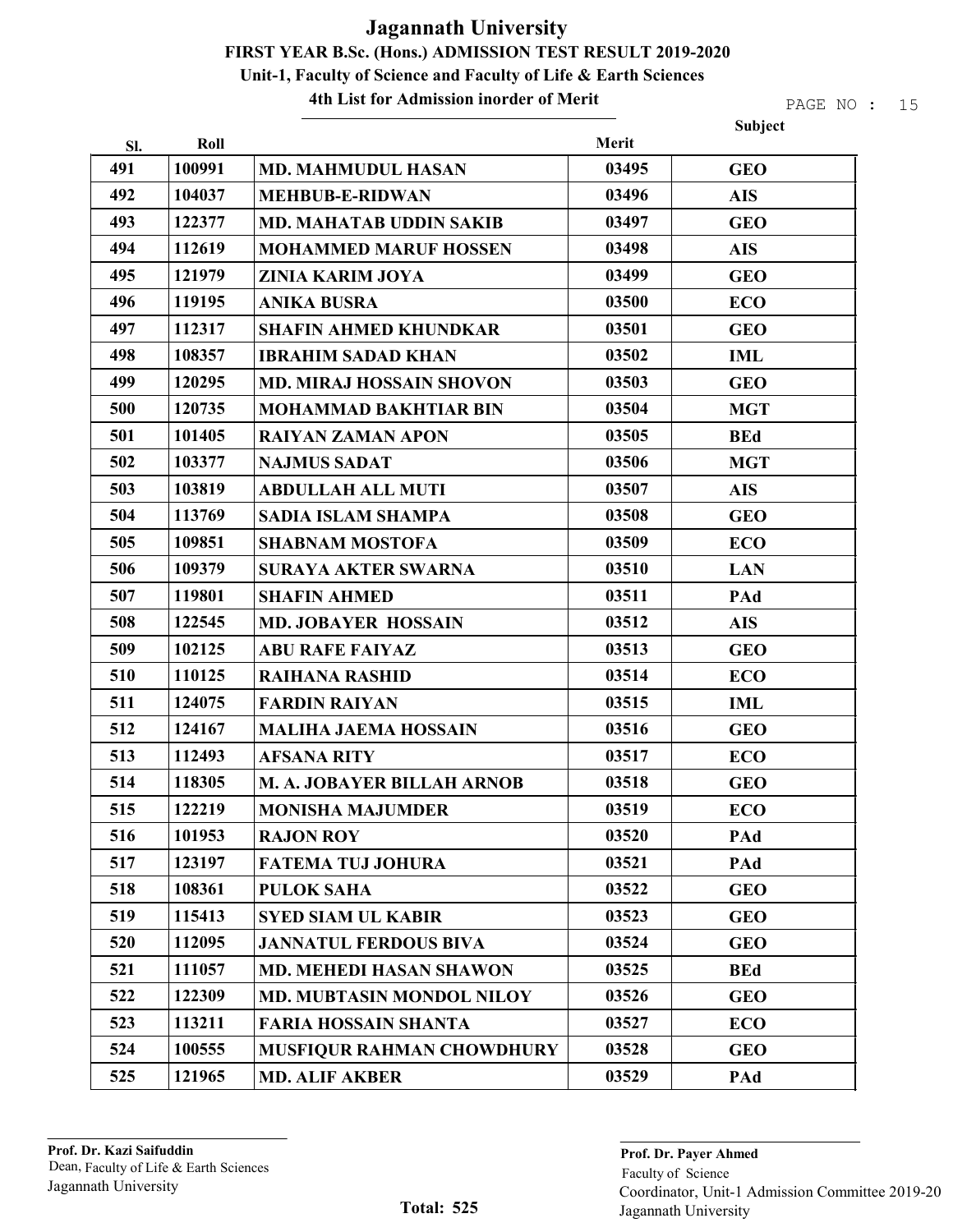4th List for Admission inorder of Merit

|     |        |                                   |       | <b>Subject</b> |
|-----|--------|-----------------------------------|-------|----------------|
| Sl. | Roll   |                                   | Merit |                |
| 526 | 113679 | <b>JUBAYER AL RAFI</b>            | 03530 | <b>BEd</b>     |
| 527 | 113593 | <b>MOST. SHINTHIA AKTER SADIA</b> | 03531 | <b>GEO</b>     |
| 528 | 123085 | <b>FATEMA AKTER SUMIYA</b>        | 03532 | <b>AIS</b>     |
| 529 | 123395 | <b>TAIYABA CHOWDHURY</b>          | 03533 | <b>GEO</b>     |
| 530 | 101547 | <b>SHOURAV CHANDRA</b>            | 03534 | <b>GEO</b>     |
| 531 | 108783 | <b>ADIBA IMROSE PRIOTY</b>        | 03535 | <b>ANP</b>     |
| 532 | 114247 | <b>ANIKA HOQUE MEEM</b>           | 03536 | <b>AIS</b>     |
| 533 | 113389 | <b>RAJDWIP SARKAR</b>             | 03537 | PAd            |
| 534 | 103901 | <b>MD. REJUAN UL KARIM RABBI</b>  | 03538 | <b>GEO</b>     |
| 535 | 107983 | <b>AL FAHIM KAZI</b>              | 03539 | <b>GEO</b>     |
| 536 | 118893 | <b>MD. SHAHARIAR KHALED</b>       | 03540 | <b>ECO</b>     |
| 537 | 125467 | <b>MD. SANIAT HASAN</b>           | 03541 | <b>HIS</b>     |
| 538 | 100981 | <b>SHIPLOB HALDER</b>             | 03542 | <b>GEO</b>     |
| 539 | 126747 | <b>NAHIN AHMED CHOWDHURY</b>      | 03543 | <b>IML</b>     |
| 540 | 123201 | <b>MD. ERFANUL HAQUE</b>          | 03544 | <b>GEO</b>     |
| 541 | 109861 | <b>MD. EMTIAZ EMON</b>            | 03545 | <b>MGT</b>     |
| 542 | 107431 | <b>JANNATUL FERDOUSH LISA</b>     | 03546 | <b>ECO</b>     |
| 543 | 115643 | <b>MD. ABDUL NAHID</b>            | 03547 | <b>ECO</b>     |
| 544 | 110577 | <b>MD SHAMIM REZA</b>             | 03548 | PAd            |
| 545 | 110945 | MIA.MD.MOSTAFA KAMAL ARIF         | 03549 | <b>IML</b>     |
| 546 | 117587 | <b>AYESHA CHOWDHURY RIMI</b>      | 03550 | PHI            |
| 547 | 112603 | <b>FATEMA AKTER JULEE</b>         | 03551 | <b>MGT</b>     |
| 548 | 123565 | <b>MEHRAB TASEEN TALUKDER</b>     | 03552 | PAd            |
| 549 | 125355 | <b>ROBIOUS SUNNY ROMAN</b>        | 03553 | <b>LAN</b>     |
| 550 | 106097 | <b>MAROFA AKTER</b>               | 03554 | <b>ECO</b>     |
| 551 | 112859 | <b>SYEDA SUNJIDA FERDOUS</b>      | 03555 | PAd            |
| 552 | 102875 | <b>MD. NAYMUL ISLAM</b>           | 03556 | <b>MGT</b>     |
| 553 | 109623 | <b>MD. ROCKNUJJAMAN</b>           | 03557 | <b>MGT</b>     |
| 554 | 111769 | <b>FOUZIA ZILANI</b>              | 03558 | <b>MGT</b>     |
| 555 | 101629 | <b>JANNATUL FERDHOUS RITO</b>     | 03559 | <b>BEd</b>     |
| 556 | 101421 | <b>SADIA ISLAM SHARMIN</b>        | 03560 | <b>MGT</b>     |
| 557 | 111499 | <b>MD. MEHEDI HASAN MAHIM</b>     | 03561 | <b>LAN</b>     |
| 558 | 120875 | <b>REDOWAN HOSSEN</b>             | 03562 | <b>MKT</b>     |
| 559 | 125451 | <b>TIRTHO SAMAJDER</b>            | 03563 | <b>MKT</b>     |
| 560 | 100563 | <b>NAZMUS SAKIB MRIDHA</b>        | 03564 | <b>ANP</b>     |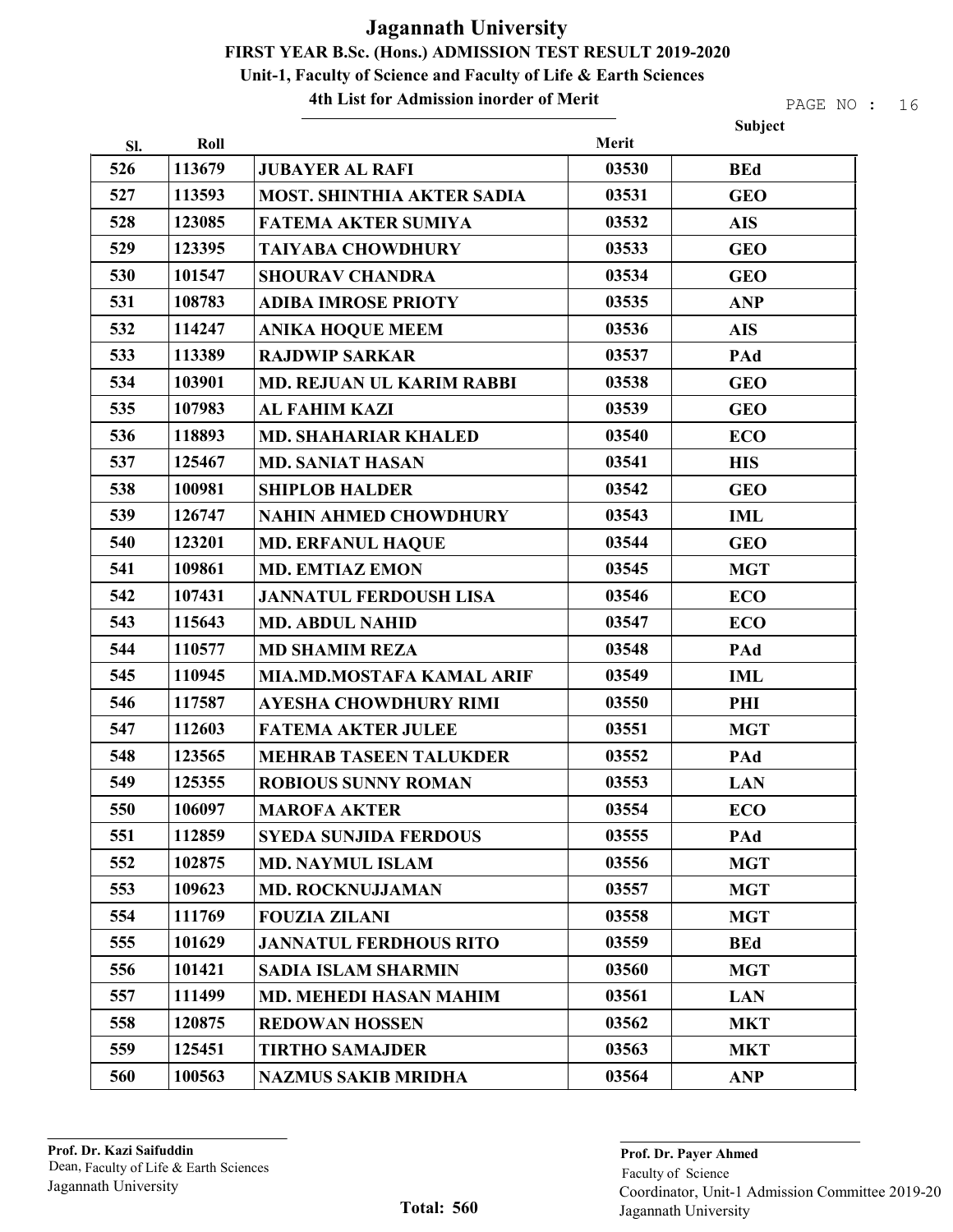4th List for Admission inorder of Merit

|     |        |                                   |       | Subject    |
|-----|--------|-----------------------------------|-------|------------|
| Sl. | Roll   |                                   | Merit |            |
| 561 | 110093 | <b>RISALAT SIDDIQUI</b>           | 03565 | <b>ECO</b> |
| 562 | 112913 | <b>DIPTA KUMAR ROY</b>            | 03566 | <b>IML</b> |
| 563 | 109465 | <b>ABIR HASAN</b>                 | 03567 | <b>MKT</b> |
| 564 | 104409 | <b>MD. ABDUL MOIN KHAN TONNOY</b> | 03568 | PAd        |
| 565 | 101443 | <b>RINA KHATUN</b>                | 03569 | PAd        |
| 566 | 103853 | <b>SHAKIRUL BHUIYAN</b>           | 03570 | <b>MKT</b> |
| 567 | 121871 | <b>MD. AL SAHRIAR</b>             | 03571 | <b>IS</b>  |
| 568 | 118253 | <b>DIPJOY MONDOL</b>              | 03572 | <b>HIS</b> |
| 569 | 103445 | <b>SAWVIK KAR DIPTO</b>           | 03573 | PAd        |
| 570 | 123841 | <b>TASNIM FATIHA</b>              | 03574 | <b>POS</b> |
| 571 | 124092 | <b>MD. AZIBOR RAHMAN</b>          | 03575 | <b>HIS</b> |
| 572 | 116870 | <b>MD. KAWSER MIA</b>             | 03576 | <b>HIS</b> |
| 573 | 118961 | <b>SYED ADNAN MURSALIN</b>        | 03577 | <b>LAN</b> |
| 574 | 114637 | SABUJ CHANDRA DEVSHARMA           | 03578 | <b>ECO</b> |
| 575 | 100145 | <b>SAIFUN NAHAR</b>               | 03579 | <b>POS</b> |
| 576 | 101525 | <b>MAISHA SOFA</b>                | 03580 | <b>SW</b>  |
| 577 | 117543 | <b>TASLIMA AKTER TUPA</b>         | 03581 | <b>ECO</b> |
| 578 | 118591 | <b>UPOMA SANA BANNA</b>           | 03582 | PHI        |
| 579 | 119829 | <b>MD. MAZIDUL ISLAM</b>          | 03583 | <b>ECO</b> |
| 580 | 122408 | <b>MD. ABDULLA</b>                | 03584 | <b>POS</b> |
| 581 | 101528 | <b>MD. TANVIR AHMED</b>           | 03585 | <b>ANP</b> |
| 582 | 124166 | <b>MD. GOLAM RABBANI</b>          | 03586 | <b>HIS</b> |
| 583 | 124009 | <b>MD. REZVE</b>                  | 03587 | <b>IH</b>  |
| 584 | 120580 | <b>MD. NABOUTH HOSSAIN NUHAN</b>  | 03588 | <b>ECO</b> |
| 585 | 104762 | <b>SAIFA MONTAHA</b>              | 03589 | <b>POS</b> |
| 586 | 106712 | <b>MD. AL AMIN</b>                | 03590 | <b>BEd</b> |
| 587 | 102922 | <b>MD LITON HOSSEN</b>            | 03591 | <b>HIS</b> |
| 588 | 103438 | <b>MD.TAOHIDUL ISLAM</b>          | 03592 | <b>HIS</b> |
| 589 | 122858 | <b>IMRAN AHMED ASIF</b>           | 03593 | <b>HIS</b> |
| 590 | 104940 | <b>REJUANA FERDOUS HIA</b>        | 03594 | <b>SW</b>  |
| 591 | 118468 | <b>MD. CHOAN MIAH</b>             | 03595 | <b>HIS</b> |
| 592 | 119214 | <b>FAOZIA AFIA ZINIA</b>          | 03596 | PHI        |
| 593 | 112078 | <b>SAJIB AHMED</b>                | 03597 | <b>BEd</b> |
| 594 | 103932 | <b>SOAIB BIN HASAN</b>            | 03598 | <b>HIS</b> |
| 595 | 111636 | <b>MARIA FERDOUSI ZERIN</b>       | 03599 | <b>LAN</b> |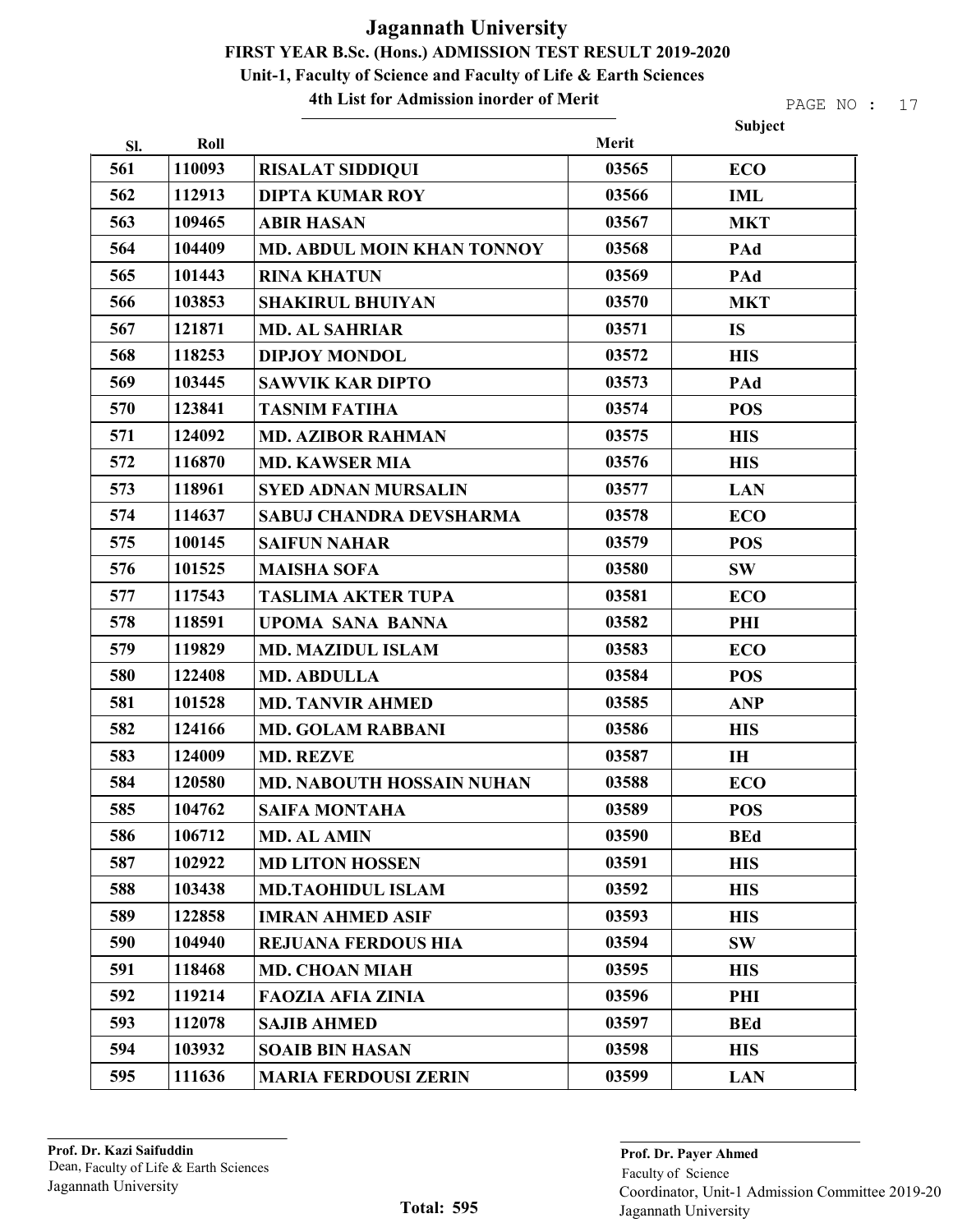4th List for Admission inorder of Merit

|     |        |                                 |       | Subject    |
|-----|--------|---------------------------------|-------|------------|
| SI. | Roll   |                                 | Merit |            |
| 596 | 108956 | <b>MD. RAKIBUL ISLAM</b>        | 03600 | <b>POS</b> |
| 597 | 106964 | <b>MARJIA AKTER RIMU</b>        | 03601 | IH         |
| 598 | 104639 | <b>NAFIZ IMTIAZ RUPAK</b>       | 03602 | IH         |
| 599 | 114643 | <b>TANZIM KHAN</b>              | 03603 | PHI        |
| 600 | 103155 | <b>SAKIL</b>                    | 03604 | IH         |
| 601 | 110603 | <b>ASRAFUL MIA</b>              | 03605 | <b>SOC</b> |
| 602 | 100051 | <b>SUMAYA AKTER HEIYA</b>       | 03606 | <b>SOC</b> |
| 603 | 123372 | <b>MD. ABIR HASAN</b>           | 03607 | <b>POS</b> |
| 604 | 121046 | <b>HASNA HENA</b>               | 03608 | IH         |
| 605 | 108653 | <b>MD. MEHEDI HASAN LIMON</b>   | 03609 | IH         |
| 606 | 101071 | <b>NURZAHAN TUBA</b>            | 03610 | <b>POS</b> |
| 607 | 116303 | <b>TUSHAR AHAMMED</b>           | 03611 | <b>SOC</b> |
| 608 | 116625 | <b>ARUNA BISWAS</b>             | 03612 | <b>SOC</b> |
| 609 | 101229 | <b>RODRO SHIKDER</b>            | 03613 | <b>IH</b>  |
| 610 | 118196 | <b>PANTHO HAQUE</b>             | 03614 | <b>POS</b> |
| 611 | 104418 | <b>MASUM BILLA</b>              | 03615 | <b>SOC</b> |
| 612 | 118725 | <b>MD. MINAJUL ISLAM</b>        | 03616 | <b>BEd</b> |
| 613 | 124683 | <b>MD. RAISUL WAZED</b>         | 03617 | <b>POS</b> |
| 614 | 116423 | <b>MD. FOYSAL MIA</b>           | 03618 | <b>IH</b>  |
| 615 | 122771 | <b>ARIF HOSSAIN</b>             | 03619 | PHI        |
| 616 | 109839 | NIHAL AZMAN ANANDA              | 03620 | <b>POS</b> |
| 617 | 122180 | <b>NURUL ISLAM ROKEY</b>        | 03621 | <b>IH</b>  |
| 618 | 125942 | <b>MD. JABALE-AN-NOOR</b>       | 03622 | <b>SOC</b> |
| 619 | 109138 | <b>MAHBUBA ISLAM</b>            | 03623 | IH         |
| 620 | 100728 | <b>SHAMIM HOSSAIN</b>           | 03624 | <b>IS</b>  |
| 621 | 118716 | <b>GALIB MAHMUD JIM</b>         | 03625 | <b>POS</b> |
| 622 | 112444 | <b>MD. ISLAMUL HAQUE</b>        | 03626 | <b>IS</b>  |
| 623 | 117727 | <b>MD. SADIKUL ISLAM</b>        | 03627 | <b>IS</b>  |
| 624 | 120959 | <b>MUSHFIRAT SHAHNOOR HRIDI</b> | 03628 | <b>BEd</b> |
| 625 | 124418 | <b>TAWFIQ-E-ELAHI</b>           | 03629 | <b>IS</b>  |
| 626 | 115033 | <b>DEEBA CHOWDHURY</b>          | 03630 | <b>IS</b>  |
| 627 | 120250 | <b>BICKROM SAHA</b>             | 03631 | PHI        |
| 628 | 107930 | <b>MD. MUBTASIM RAHAMAN</b>     | 03632 | <b>IS</b>  |
| 629 | 106123 | <b>TASMIHA TAHSIN</b>           | 03633 | <b>BEd</b> |
| 630 | 124305 | <b>ARUNDHUTI SINHA ROY</b>      | 03634 | PHI        |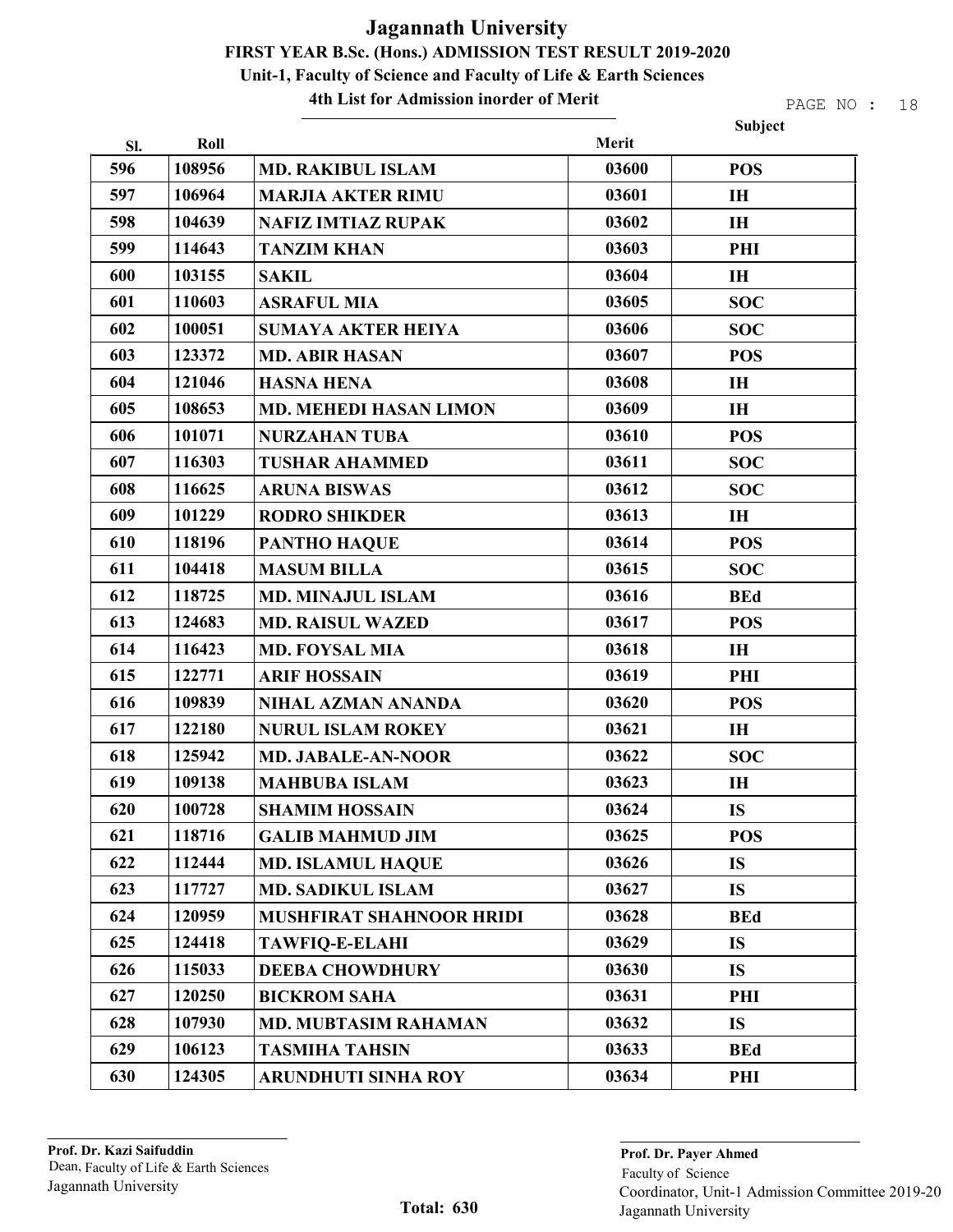4th List for Admission inorder of Merit

|     |        |                                    |       | Subject    |
|-----|--------|------------------------------------|-------|------------|
| Sl. | Roll   |                                    | Merit |            |
| 631 | 104402 | <b>MD. AMINUL ISLAM ASIK</b>       | 03635 | <b>IS</b>  |
| 632 | 111237 | <b>SALMA MASUDA SWATI</b>          | 03636 | <b>SOC</b> |
| 633 | 108927 | <b>PRANTO SAHA</b>                 | 03637 | <b>POS</b> |
| 634 | 126018 | <b>MD. ABU KAWSAR HRIDOY</b>       | 03638 | <b>IS</b>  |
| 635 | 115375 | <b>FAHMIDA HOSSAIN JUMMY</b>       | 03639 | <b>IS</b>  |
| 636 | 122001 | <b>MEHEDI HASAN HRIDOY</b>         | 03640 | <b>POS</b> |
| 637 | 117801 | <b>SAIF NEWAZ</b>                  | 03641 | PHI        |
| 638 | 125195 | <b>SAUGATA DAS TURJA</b>           | 03642 | <b>ANP</b> |
| 639 | 116139 | <b>MASUDA RAHMAN</b>               | 03643 | PHI        |
| 640 | 104797 | <b>POLLOBI ROY</b>                 | 03644 | <b>ANP</b> |
| 641 | 108028 | <b>MD. NAHID HASAN MIRAZ</b>       | 03645 | <b>SW</b>  |
| 642 | 120628 | <b>MST. SULTANA AKHTER PREYA</b>   | 03646 | PHI        |
| 643 | 121347 | <b>TAMANNA TONNY</b>               | 03647 | <b>SOC</b> |
| 644 | 103547 | <b>MD. NAZMUS SHADAT ASIF</b>      | 03648 | PHI        |
| 645 | 120542 | <b>MD. MOSTAFIJUR RAHMAN PAPPU</b> | 03649 | PHI        |
| 646 | 101191 | F. M. NAZMULL HUSSAIN NAIM         | 03650 | PHI        |
| 647 | 123536 | <b>TAHEEA ANJUM</b>                | 03651 | <b>ANP</b> |
| 648 | 100570 | <b>ZAHID HASAN</b>                 | 03652 | <b>POS</b> |
| 649 | 116216 | <b>NAZMUN NAFIS ANANTA</b>         | 03653 | PHI        |
| 650 | 104804 | <b>SANJIDA RAHMAN</b>              | 03654 | <b>POS</b> |
| 651 | 121054 | <b>TANUSREE MONDAL</b>             | 03655 | PHI        |
| 652 | 124367 | <b>ARPITA SAHA ARPA</b>            | 03656 | <b>ANP</b> |
| 653 | 126206 | <b>MD. SAIFUR RAHMAN</b>           | 03657 | <b>POS</b> |
| 654 | 102824 | <b>MD. IBRAHIM KHALIL</b>          | 03658 | PHI        |
| 655 | 126417 | <b>SUBRIN NIGER PINKI</b>          | 03659 | PHI        |
| 656 | 102796 | <b>MD. RAFI AZAM</b>               | 03660 | <b>POS</b> |
| 657 | 111613 | <b>B. M. SAIF</b>                  | 03661 | PHI        |
| 658 | 124358 | <b>MST. KASPEA ZAMAN KONOK</b>     | 03662 | <b>SOC</b> |
| 659 | 110848 | <b>MAHFUZA MOU</b>                 | 03663 | PHI        |
| 660 | 106133 | <b>TANJINA HAQUE</b>               | 03664 | <b>SW</b>  |
| 661 | 105501 | <b>MD. ASHRAFUL ALAM ALIF</b>      | 03665 | PHI        |
| 662 | 117312 | <b>MOHAMMAD AMAN ULLAH</b>         | 03666 | <b>ANP</b> |
| 663 | 116893 | <b>NAZIFA AKTER</b>                | 03667 | <b>SW</b>  |
| 664 | 124992 | <b>MST. MUNIRA AKTHER</b>          | 03668 | <b>POS</b> |
| 665 | 123187 | <b>NOSHIN ATIYA</b>                | 03669 | <b>POS</b> |